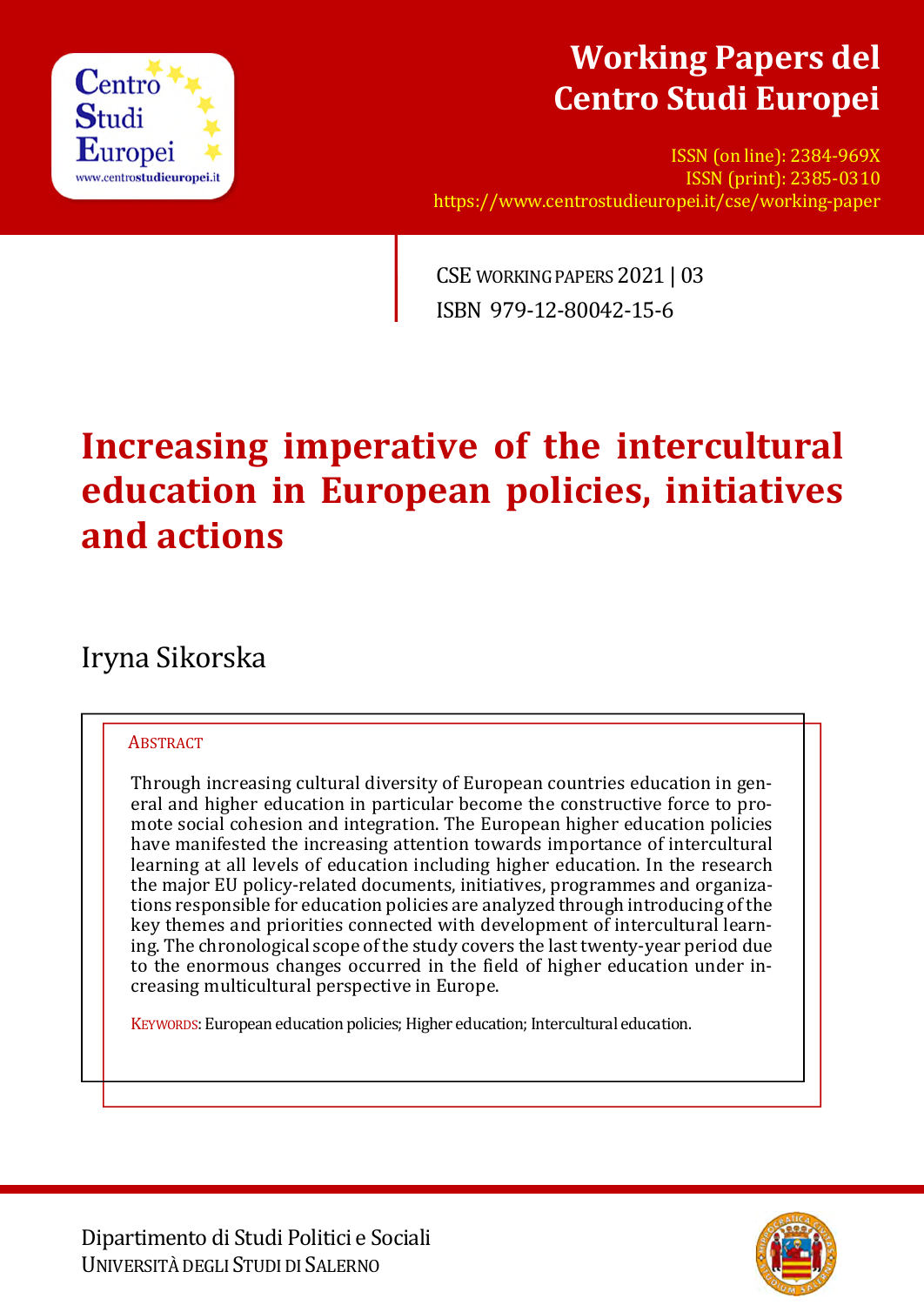

**CENTRO DI STUDIEUROPEI (CSE)**

WORKING PAPERS

**Direttore** Massimo Pendenza

#### **Comitato Scientifico**

Manuel Anselmi (Università di Perugia); Cristiano Bee (Oxford Brookes University); Valeria Bello (University Ramón Llull – Barcelona); Paul Blokker (Università di Bologna); Vincenzo Cicchelli (Université Paris V); Vittorio Cotesta (Università di Roma-Tre); Giuseppe Foscari (Università di Salerno); Domenico Fruncillo (Università di Salerno); Laura Leonardi (Università di Firenze); Maria Cristina Marchetti (Sapienza, Università di Roma); Ettore Recchi (Sciences Po, Paris); Ambrogio Santambrogio (Università di Perugia); Mauro Santaniello (Università di Salerno); Pasquale Serra (Università di Salerno); Mario Telò (Université Libre de Bruxelles; LUISS di Roma); Rossella Trapanese (Università di Salerno); Dario Verderame (Università di Salerno).

#### **Comitato di redazione**

Beatrice Benocci, Luca Corchia, Salvatore Esposito.

I Working Papers sono una Collana edita dall'Università degli Studi di Salerno Tutti i testi pubblicati sono preventivamente sottoposti a due referees anonimi.

### **CENTRO DI STUDIEUROPEI (CSE)** www.centrostudieuropei.it

Direttore: Massimo Pendenza Dipartimento di Studi Politici e Sociali Università degli Studi di Salerno Via Giovanni Paolo II, 132 84084 Fisciano (Salerno), Italy Tel: +39 (0)89 962282 – Fax: +39 (0)89 963013 mail: direttore@centrostudieuropei.it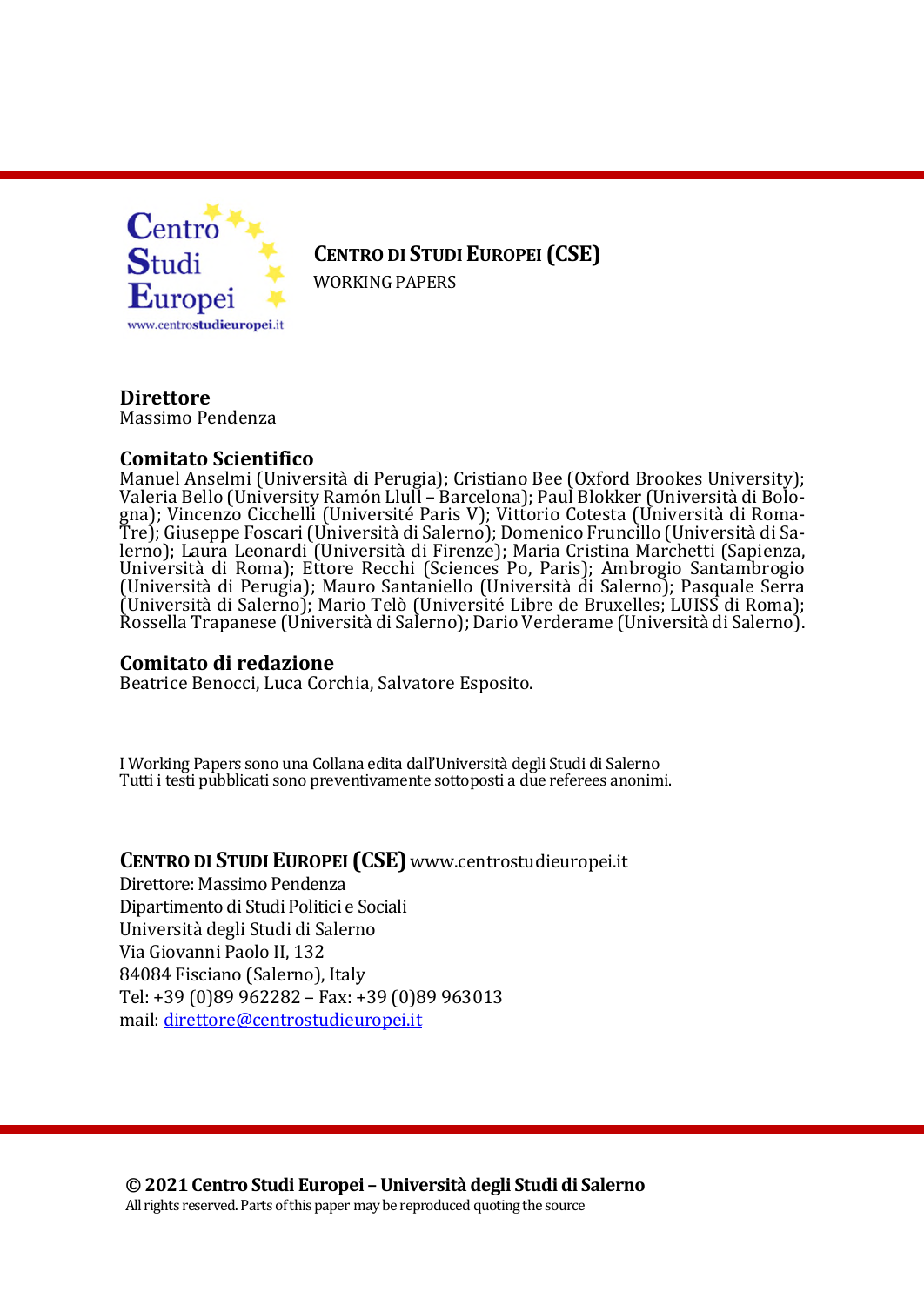# **Increasing imperative of the intercultural education in European policies, initiatives and actions**

## Iryna Sikorska

## INDEX

| $\mathbf{I}$ . |                                                            | 4 |
|----------------|------------------------------------------------------------|---|
| II.            | EUROPEAN EDUCATIONAL POLICIES IN THE RISE OF INTERCULTURAL |   |
|                |                                                            | 6 |
| III.           | EUROPEAN AUTHORITATIVE INSTITUTIONS PROMOTING INTERCUL-    |   |
|                |                                                            |   |
| IV.            | EUROPEAN PROGRAMS PROMOTING INTERCULTURAL EDUCATION  15    |   |
| $V_{\cdot}$    | EUROPEAN INTERNATIONAL ORGANIZATIONS PROMOTING INTER-      |   |
|                |                                                            |   |
|                |                                                            |   |
|                |                                                            |   |

#### PROFILO AUTORE

Iryna Sikorska holds her PhD in Public administration from Donetsk State University of Management in Mariupol, where she takes a position of Associate Professor at the Department of Social Sciences and Humanities. She teaches: "Intercultural Communication", "Multicultural Europe: diversity and social cohesion", and "Sociology of Education" study courses. Her current research interests include Intercultural studies, European multicultural education policies, internationalization of higher education. Through 2015-2018 she was affiliated with the Research Institute of Higher Education (Kiev, Ukraine) as a senior researcher of internationalization of higher education. Her research fellowships include DAAD scholarship at Freie University, Berlin in 2018, and Erasmus Mundus fellowship at Lund University, Sweden in 2016. Through 2011‐2021 she was a coordinator of several Erasmus+ Jean Monnet projects. She has more than 60 publications in national and international journals.

Email: irina1710@ukr.net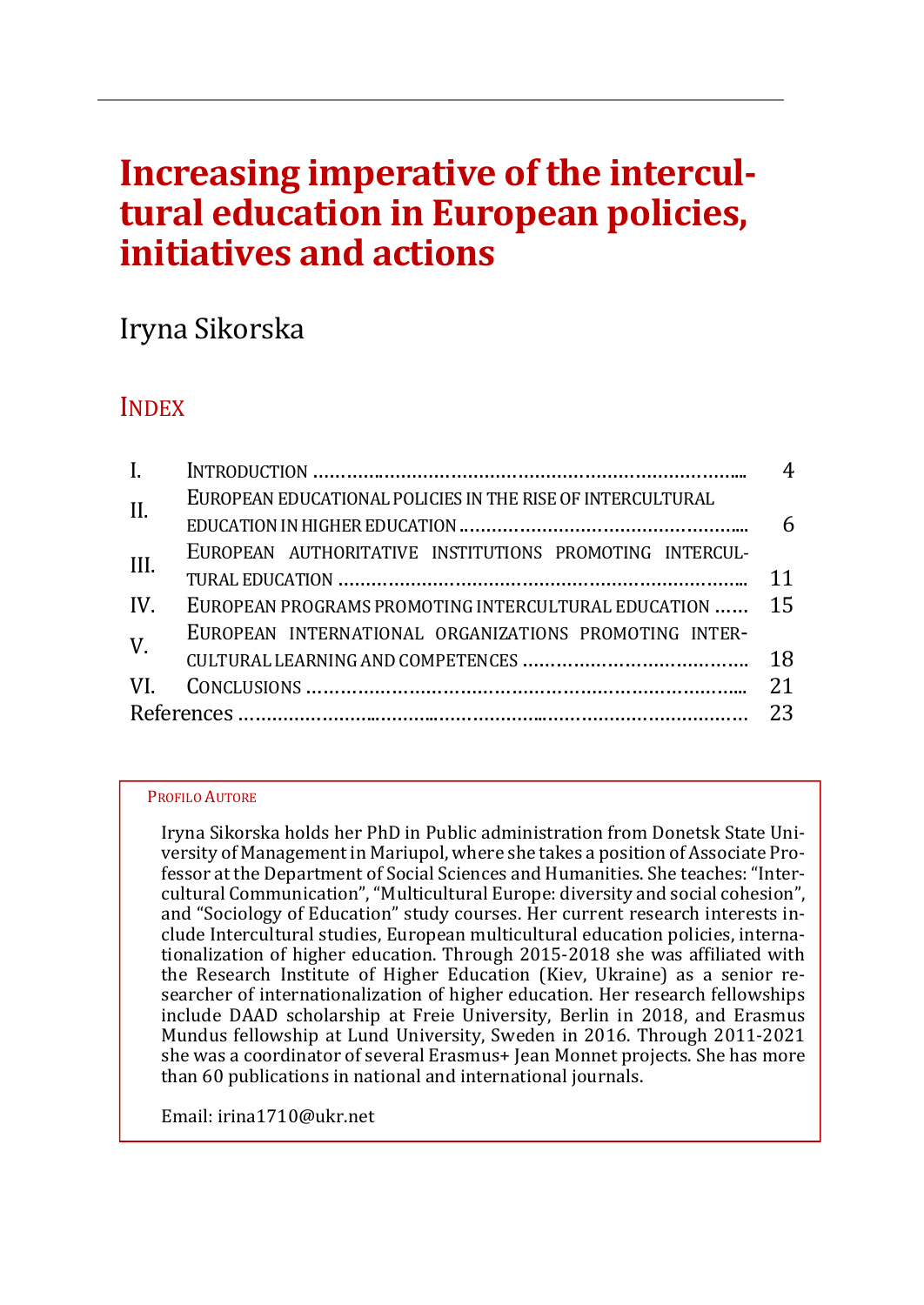## **I.INTRODUCTION**

At the outset it should be pointed that education and education policies are the key areas to support cultural diversity and cohesion in Europe and to equip young people with the particular knowledge and skills related to the nowadays' multicultural reality. Currently Europe represents the ethnic and linguistic heterogeneity and faces a variety of challenges, including populism, xenophobia, intolerance, discrimination and disinformation. It is clear that without appropriate policies, which place intercultural competence at the heart of all education, and, above all, without the everyday practice of developing the necessary attitudes, skills and knowledge needed for mutual understanding, no sustainable societal change is possible (Huder and Brotto, 2012).

The last decade in Europe cannot be described as a period of peaceful, harmonious development of multicultural societies where citizens appreciate cultural diversity. Migration has been considered to be historically high in Europe, and the refugee flow of the last years was recognized by EU officials as a crisis. Unfortunately, manifestations of prejudice, discrimination and hate speech have become common, and certain political parties advocate extremist ideas. There is an increasing trend of viewing immigration, cultural diversity and multiculturalism through the prism of potential threats and problems (Sikorskaya, 2017). These problems are linked to socio-economic and political inequalities and misunderstandings between people from different cultural backgrounds and affiliations. Education is most fruitfully seen interacting with structural and cultural realities; there is a dynamic and dialectic relationship between education and society (Daun, 2009). An educational system does not exist in a historical and social vacuum. It functions within the framework of a dominant culture with specific political outlooks, attitudes, values and norms. But these frameworks are not static; they are continuously changing (Council of Europe, 2005).

According to Banks and McGee (2009), intercultural education (IE) encompasses the development and implementation of official policies and reforms that aim to promote equal education opportunities to culturally and/or ethnically diverse groupings, regardless of origin, social rank, gender or disability. The importance of education and educational institutions in shaping society's views on identity, cultural pluralism and social cohesion, has been increasingly acknowledged by both the EU and national governments across Europe. The EU authoritative bodies have undertaken various initiatives and actions to address the cultural diversity in education institutions and beyond. In recent decades the EU institutions have become a major supranational player in education with school-related issues shifting from a small concern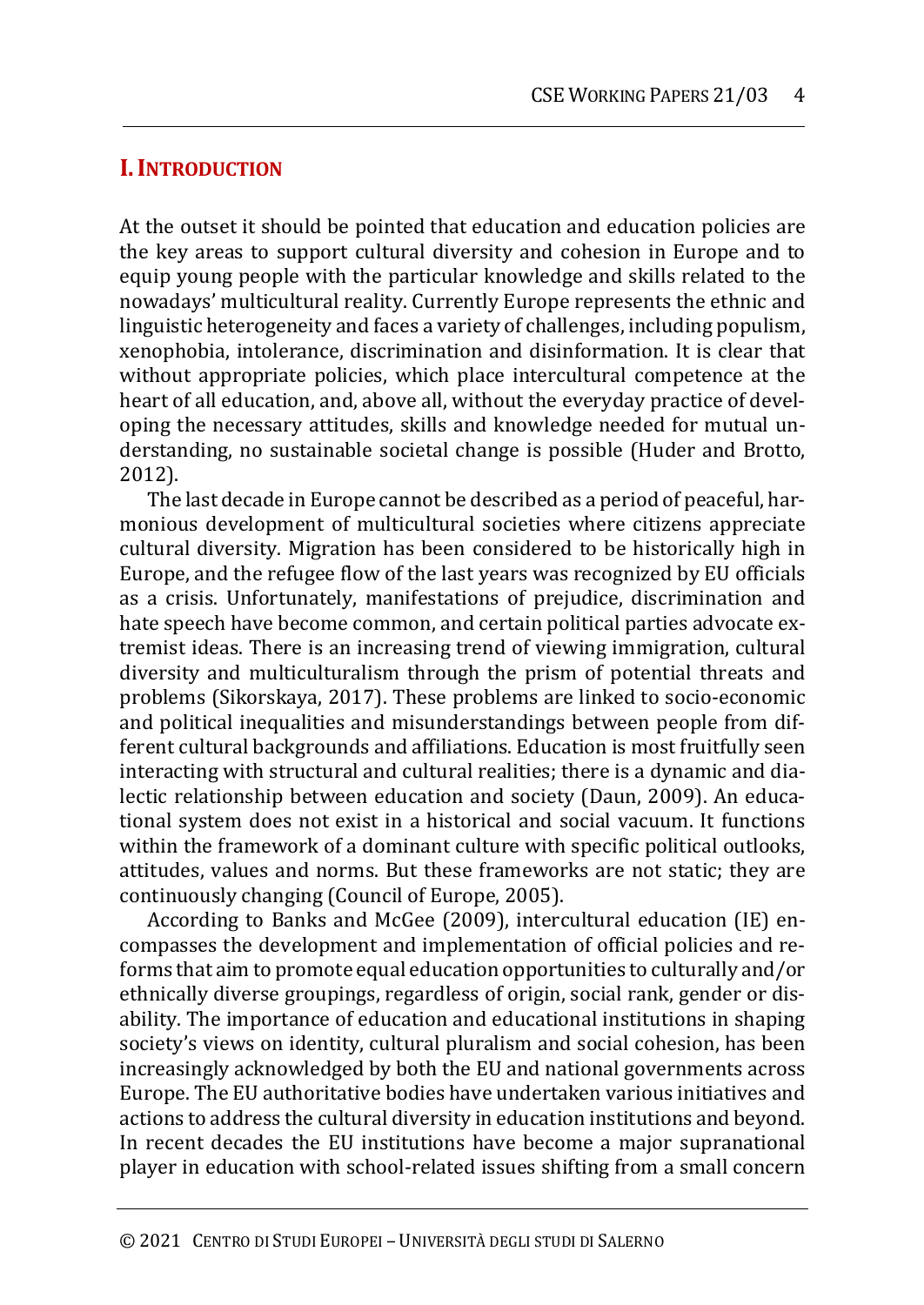of the EU to a major focus of the organization's activities (Dale and Robertson, 2009 in Faas *et al.*, 2014).

It is needed to say, that European higher education systems have always undergone political reform; since the late 1990s, though, the rate of intended change has accelerated to unprecedented levels, largely on the shoulders of two key developments: the Bologna Declaration (1999), whose objective is to make the European higher education systems more competitive and attractive and the EU's Lisbon Strategy (2000), which seeks to reform the continent's still fragmented higher education systems into a more powerful and more integrated, knowledge-based economy. The EU's Modernization Agenda (2007) highlights education, research, innovation and the modernization of higher education institutions as important pillars of the Lisbon Strategy (Enders *et al.*, 2011).

It is also proper to mention here that IE lately has been placed at the core of debates on social equality, social justice, and by extent on human rights (Banks, 1999; Hansen, 1998; Tiedt and Tiedt, 2002; Zembylas and Iasonos, 2010). Secondly, IE is connected with the concept of multiculturalism which has been enormously debated as a political doctrine. The general tonality of the academic and political discourse on multiculturalism is colored with emotional wordings like "it failed", "was misconception", "needed rethinking", and "suffered considerable political damage" (Meer and Modood, 2012). "Academic and public debates go through cycles, and one of the current fashions is to defend a (new, innovative, realistic) "interculturalism" against a (tired, discredited, naive) "multiculturalism". But there is very little intellectual substance underlying this fad. It is not based on a careful conceptual analysis of the principles… of the two approaches, but it rather rests on misinterpretation, even caricature of multiculturalist theories" (Kymlicka, 2012). Another weighty promoter of multiculturalism Wieviorka (2012) argued that concept of multiculturalism should be redefined and certainly not replaced by the extremely vague term of interculturalism. Reviewing the international authorities' documents in this regards, it was found that in UNESCO "World Report on Cultural Diversity" and in the Council of Europe "White Paper on Intercultural Dialogue", both issued in 2008, it had been declared about the need to shift from multiculturalism to interculturalism. However, the disputes on multiculturalism/interculturalism have no major impact on educational policies of different European countries. In contrast, different countries continue to cherish their own traditions in curricula as regards to the treatment of multicultural diversity of the academic environment. Hence it will be fair to point out, that education policies and education systems themselves mostly evolve due to the national priorities and strategies, traditions and potential.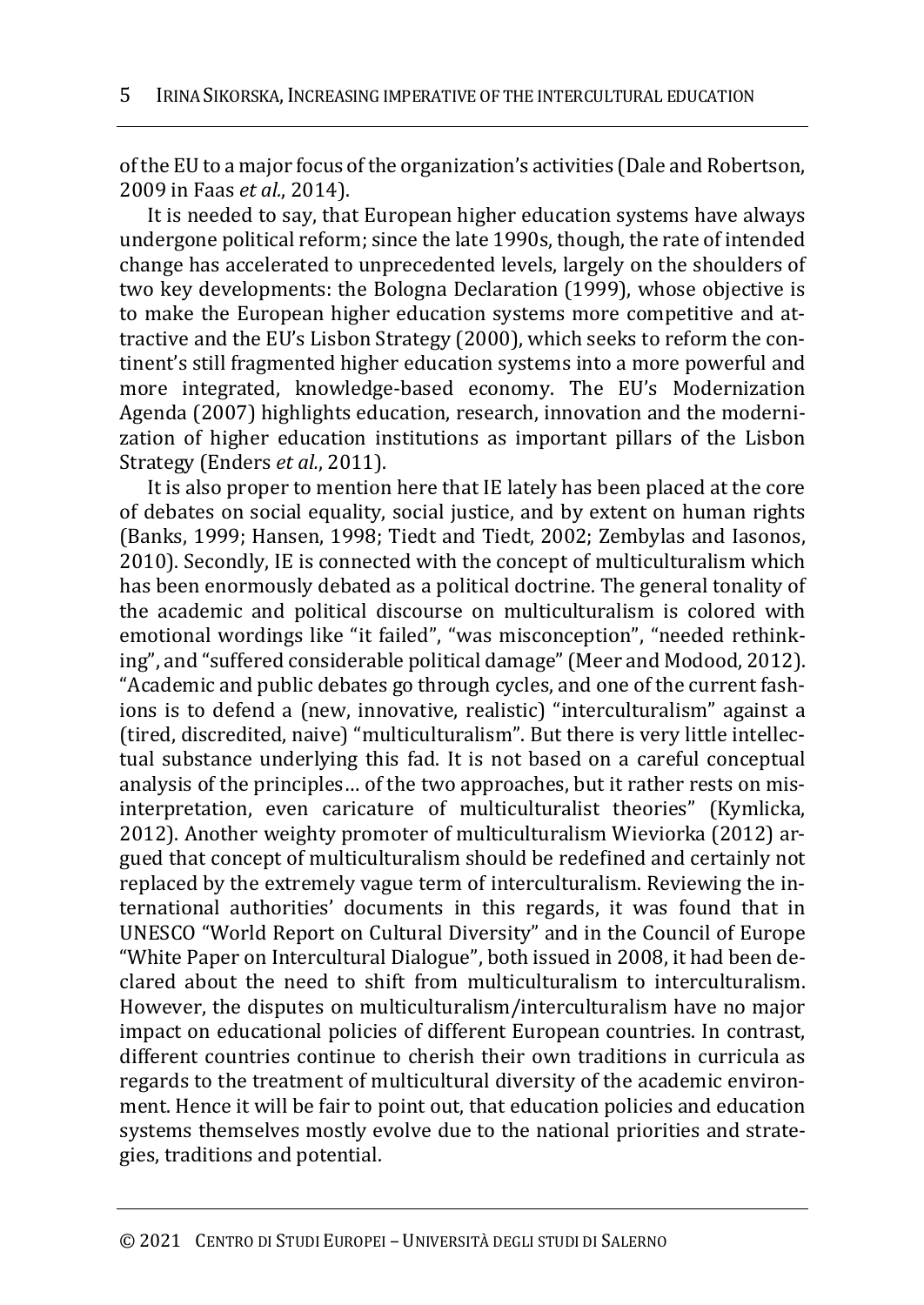The purpose of the research is to investigate the policies and instruments undertaken by the EU bodies relevant to the higher education goals in regard to educating young people capable to face the cultural diversity of modern societies. The research is aimed to examine the content of the major policyrelated documents of the European supranational bodies published within the last two decades as well as initiatives and actions in order to study how they address the problematic of implementing IE at higher education.

## **II. EUROPEAN EDUCATIONAL POLICIES IN THE RISE OF INTERCULTURAL EDU-CATION IN HIGHER EDUCATION**

A variety of political, economic, social and ideological forces shaped and continue to shape the formation and outcome of public educational policies nationally and internationally. Educational policies also reflect a state or nation's political, economic and social priorities, perspectives and practices (Hajisoteriou, 2010). The EU educational policies serve as an orientation and a guidance for the European countries for the development of their own national education policies.

One of the principal characteristics of the educational policies is that they are value driven and interact with the policies formed in other fields. Rizvi and Lingard (2010) argue that policies are by nature "dynamic and interactive and not merely a set of instructions or intentions". Educational policy is a public policy which is traditionally defined as a position in response to an issue or problem, or as a course of action to deal with an issue or problem (Lucey, Agnello and Hawkins, 2010).

Current understandings view educational public policy making as both a process and product that undergoes continuous revisions and processes of implementation (Bridges and Watts, 2008; Hajisoterious, 2010; Levinson, Sutton and Winstead, 2009). In this manner, the development of educational policies is a "two-way interactive, top-down and bottom-up approach" (Rizvi and Lingard, 2010). They describe future sceneries and strategically foresee a set of actions to bring these sceneries to realization.

Higher education comprises a significant share of European education policies. However, not many authors analyze higher education in realm of European IE policies, practices and challenges. Obviously, numerous researches and European authorities' documents show that IE became the subject of the education policies in order to address migration-related diversity in education in late 1970s. Intercultural education discourse in higher education was introduced in European education policies agenda in the late 1990s. Here, it should be emphasized that all European countries have considerable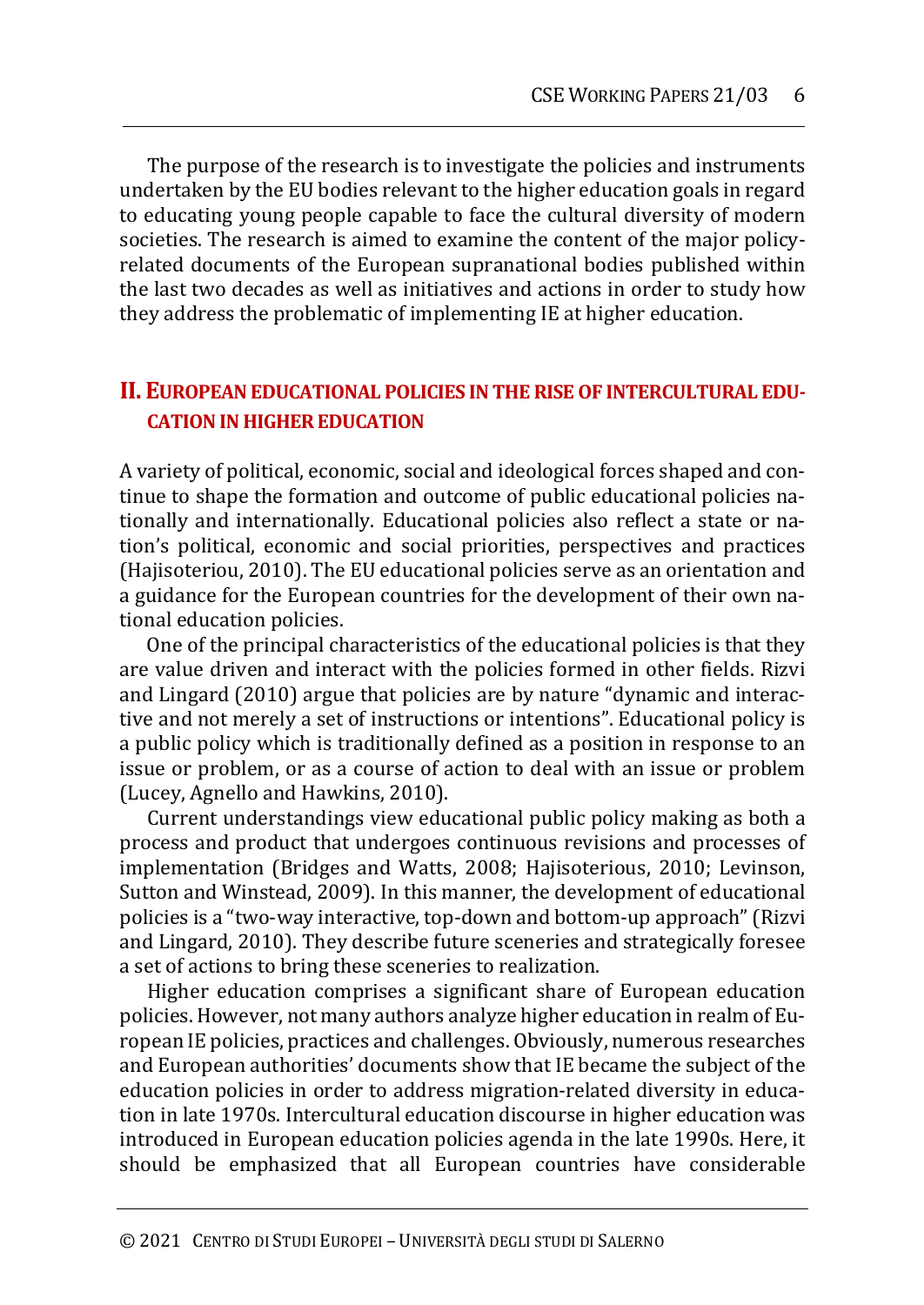autonomy in the field of education and develop their own national education policies. Hence, the EU transnational policies and initiatives may therefore serve mainly to guide and complement national level policies. One of the good examples of such initiatives is Open Method of Coordination (OMC).<sup>1</sup> The OMC is an EU policy-making process, or regulatory instrument, formally initiated by the Lisbon European Council in 2000. The OMC does not result in EU legislation, but is a method of soft governance which aims to spread best practice and achieve convergence towards EU goals in those policy areas which fall under the partial or full competence of Member States. Since binding EU rules cannot be used as the means to achieve convergence among Member States in such cases, OMC relies on other mechanisms. The Open Method of Coordination was established as an intra-European means of governance through which the EU identifies common challenges across memberstates, pinpoints best practices and encourages countries to review their existing national policies (Alexiadou *et al.*, 2010).

The last decades are marked as very decisive for IE in connection with the attention to this phenomenon from the side of the world authorities. This is manifested through the production of joint recommendations, declarations and frameworks (UNESCO), policy briefs, reports and cross-national survey studies (e.g. OECD), or communications, conclusions and resolutions (e.g., the EU).

The year 2006 for IE is was distinguished with the UNESCO's *Guidelines on Intercultural Education* (2006), with a certain number of recurrent principles that can be identified as a guide for international action in the field of intercultural education. The guidelines stressed upon active and full participation of all learners for contributing to understanding and solidarity among individuals and ethnic, social, cultural and religious groups and nations (UNESCO, 2006).

The European Union alongside with the Organization of Economic Cooperation and Development (OECD), the United Nations Educational, Scientific and Cultural Organization (UNESCO) the World Bank and like the other major global institutions formalize and shape the policy processes and agendas including educational policy. Speaking about the application of IE at higher education, it should be stressed upon, that it is predictably connected with internationalization process.

According to the one of the most prominent advocate of internationalization of higher education, Dutch Researcher Hans de Witt (2001), at the beginning of the 21st century one had to be aware that international dimension

<sup>1</sup> https://ec.europa.eu/culture/policy/strategic-framework/european-coop\_en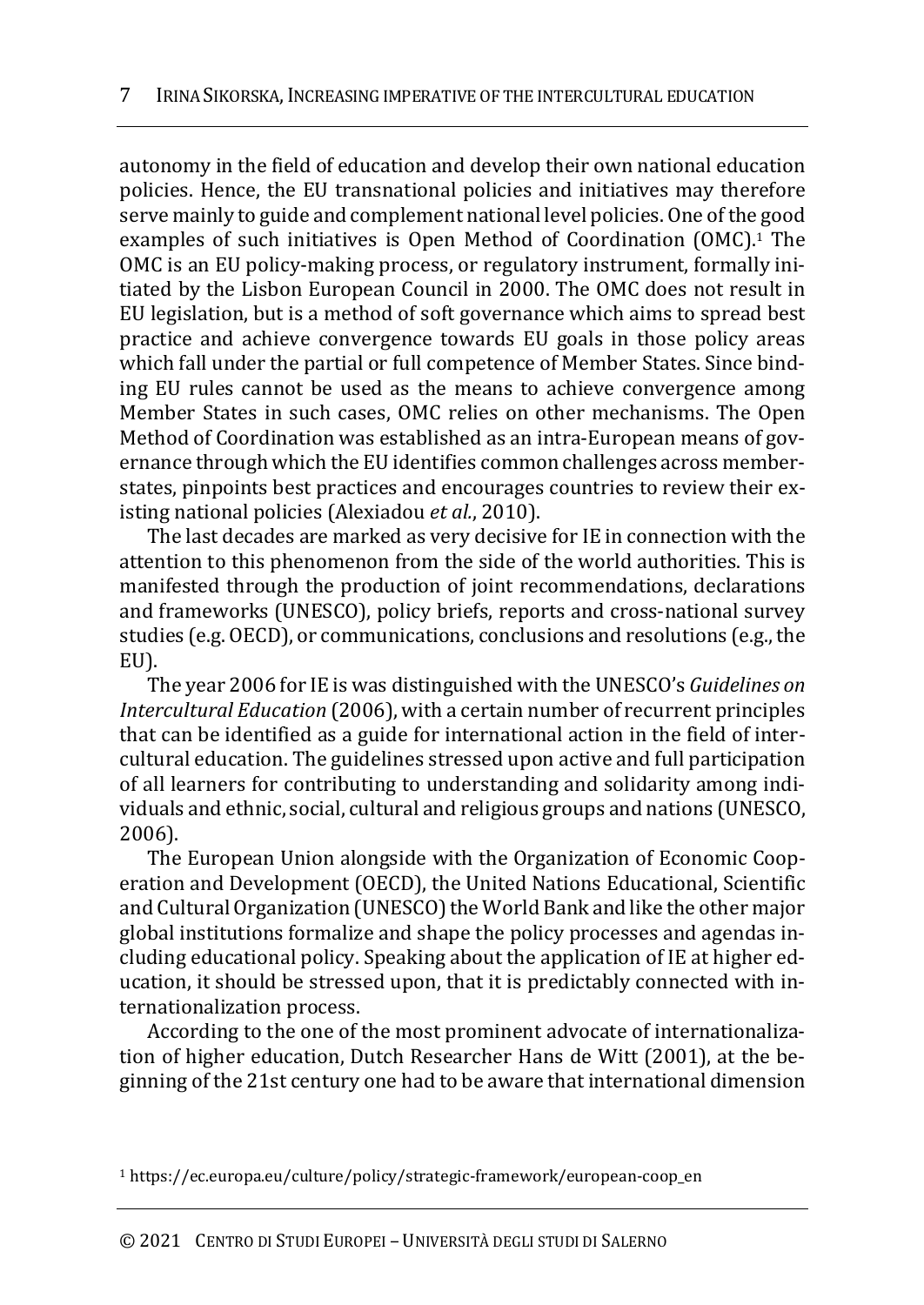of higher education in Europe was in initial development and characterized by:

- Institutional strategies and actions have been initiated mainly by support provided by the European Commission and - although in a more limited way - by national governments
- Private initiative and support for internationalization is almost negligible in Europe
- The role of institutional leaders in the process of internationalization has been less pro-active and more reactive than in the US
- Internationalization of higher education in Europe has been developed more on the basis of financial support by the European Commission and national governments on the basis of self-financing mechanisms, which were and, in many cases, still are absent, both at the institutional level and individual.

Further on it appeared that internationalization was first and foremost claimed as a useful means to bridge cultural differences, increase understanding between different cultures and build partnerships cross-culturally (de Wit, 2002). This is proved by the fact, that today, the majority of European Universities have become the sites of multicultural performances, done by the diversity of students—local and international, bilingual and monolingual, religious and nonreligious, majority and minority groups which makes higher education institutions work as much as against cultural, social, economic, political and linguistic differences. The university classrooms today are culturally diverse also thanks to internationals students and lecturers who increase the intercultural environment at the institutional level.

The European higher education landscape has been transformed during the past decade due to the great number of national reforms. Over the years there have been remarkable improvements often thanks to reforms and modernization strategies implemented by European higher education institutions; programs offered to mobile students non-mobile students at both academic and non-academic levels, including counseling services, language training, and courses provided through the medium of English. However, these do not seem to include intercultural academic offers at the regular basis. In universities across Europe, there are a few courses relating to Ethnicity, Religion and Intercultural Dialogue on Bachelor's level (Horga,2011). Better situation is with Intercultural Studies as the academic offer at Master's level. London School of Economics, Freie University Berlin (Germany), Verona University, Trento University (Italy), University of Nicosia (Cyprus),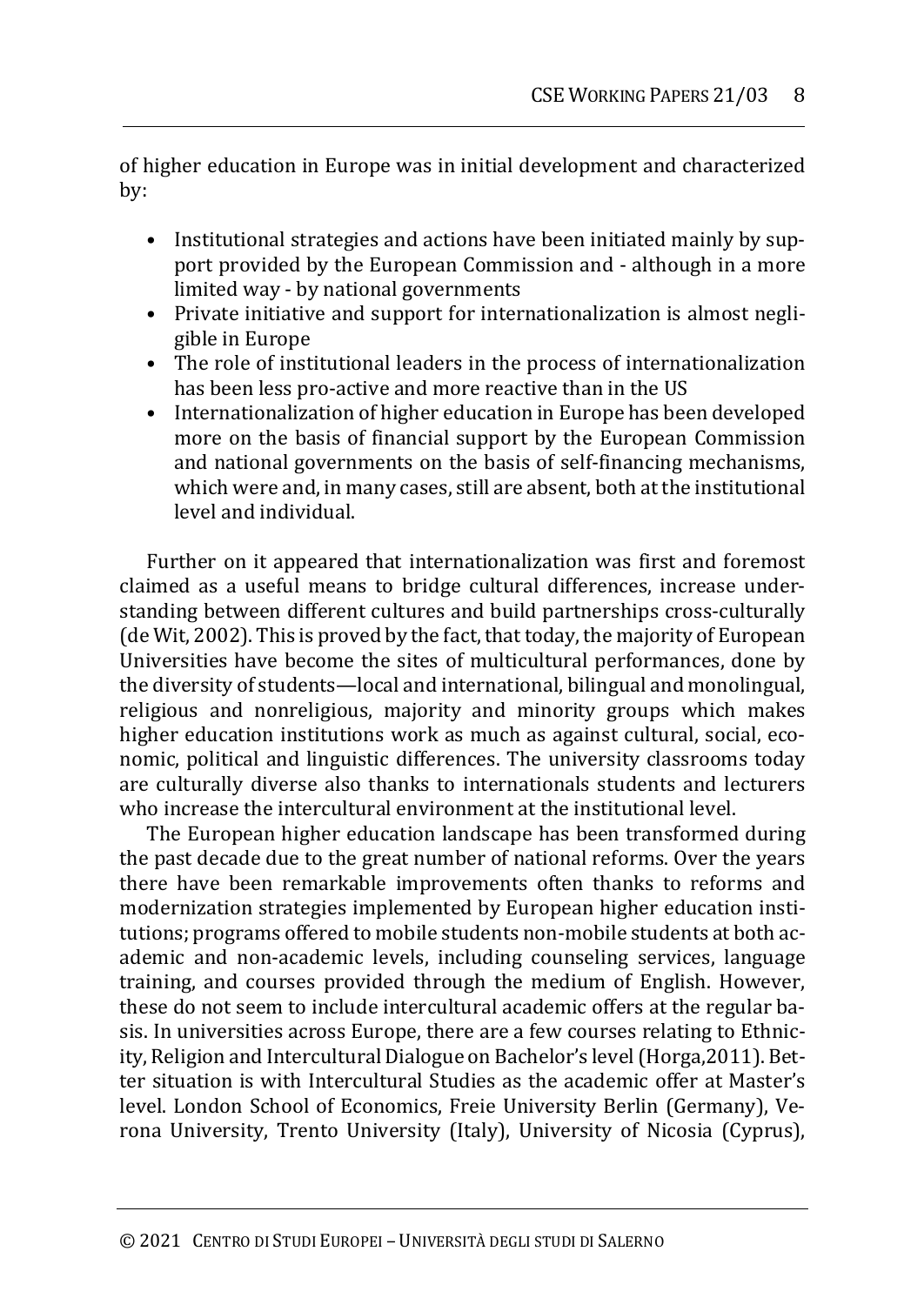Mediation Siauliai University (Lithuania) are among the well-known in Intercultural Studies at postgraduate level.

The last decades are marked as very decisive for IE in connection with the attention to this phenomenon from the side of the world authorities. This is manifested through the production of joint recommendations, declarations and frameworks (UNESCO), policy briefs, reports and cross-national survey studies (e.g. OECD), or communications, conclusions and resolutions (e.g., the EU).

The year 2006 for IE is was distinguished with the UNESCO's Guidelines on Intercultural Education (2006), with a certain number of recurrent principles that can be identified as a guide for international action in the field of intercultural education. The guidelines stressed upon active and full participation of all learners for contributing to understanding and solidarity among individuals and ethnic, social, cultural and religious groups and nations (UNESCO, 2006).

The European Union alongside with the Organization of Economic Cooperation and Development (OECD), the United Nations Educational, Scientific and Cultural Organization (UNESCO) the World Bank and like the other major global institutions formalize and shape the policy processes and agendas including educational policy.

The Bologna Process and the Lisbon Strategy are the key drivers for this reform movement, and they include an array of stakeholders: students, institutions, the private sector, national governments and the European Union (de Witt, 2005). Van de Weder (2003) extends this statement saying that The Bologna Process and the Lisbon Strategy are the main vehicles or frameworks guiding the European response to globalization in higher education. Although they emerged in very different ways (bottom-up versus top-down), and thus have some different patterns and origins of ownership, and could be characterized as intergovernmental (Bologna) versus supra-national (Lisbon), they seem to converge slowly into one overarching approach.

Speaking about the European educational policy in higher education it is quite logic to talk about the Bologna Process as one of the most ambitious attempts in history at reforming European higher education and may potentially facilitate the withering away of the lines of demarcation between the nation state and the supranational community in education policy (Neave 2003).

Bologna Declaration, signed in 1999, so far has united voluntarily 47 signatory countries from the EU and beyond. Though national policies of the European countries often demonstrate combinations of the various strategies, these countries agreed to modernize and structurally reform their national higher education systems and to make European higher education more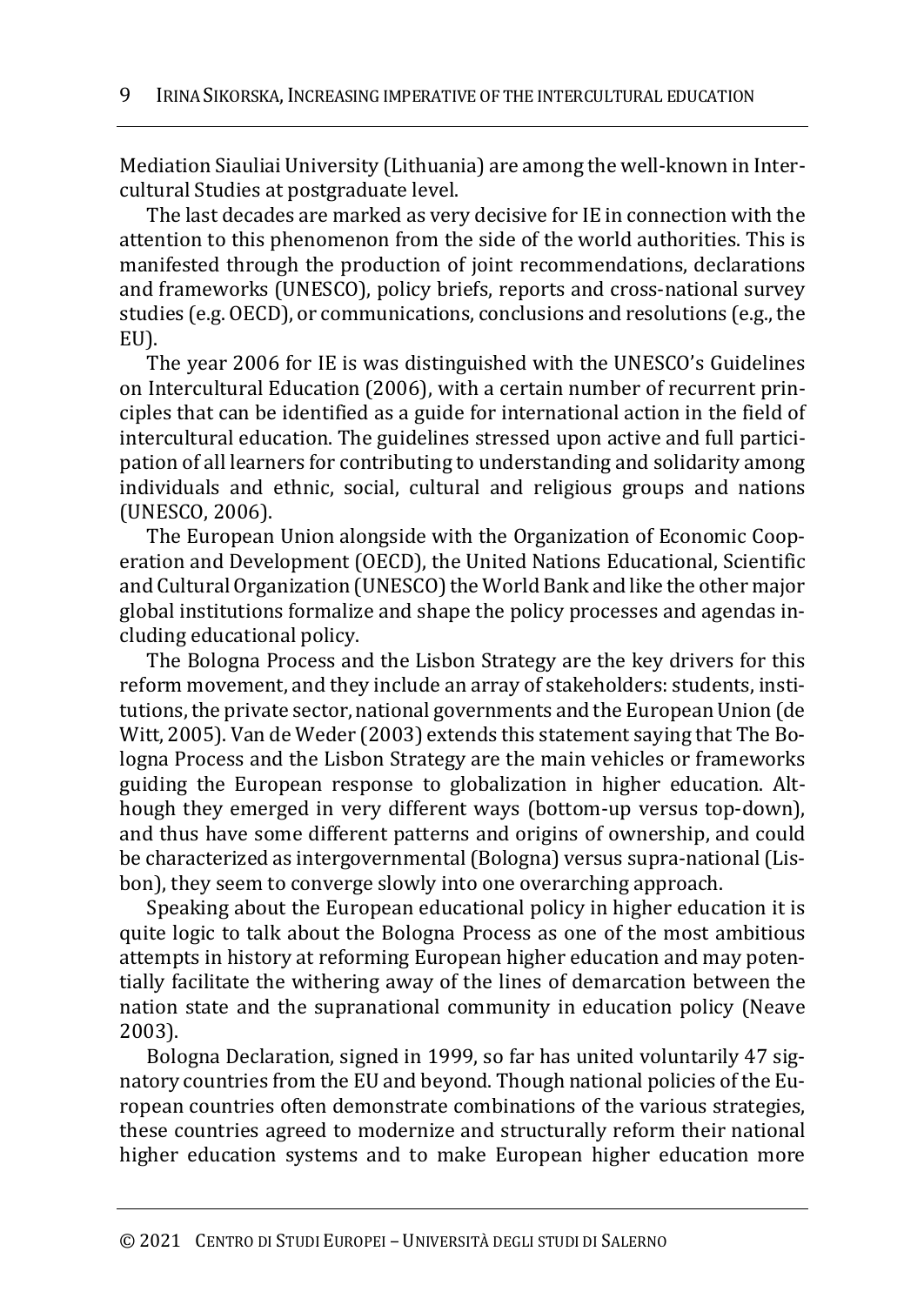competitive, improving mobility and the recognition of qualifications and reforming structures. The signatory countries must ensure that they keep pace with the ambition to establish a European Higher Education Area (EHEA).

The Bologna Declaration states several major objectives:

- The adoption of a system of easily readable and comparable degrees
- Adoption of a system essentially based on two main cycles, undergraduate and graduate.
- The establishment of a system of credits—such as in the ECTS system
- The promotion of mobility by overcoming obstacles to the effective exercise of free movement for both students and teachers, researchers and staff in higher education.
- The promotion of European co-operation in quality assurance with a view to developing comparable criteria and methodologies.
- The promotion of the necessary European dimensions in higher education, particularly with regards to curricular development, inter-institutional cooperation, mobility schemes and integrated programmes of study, training and research.

Further on the ministerial meeting were arranged regularly to monitor the reforms process years. The main goals of the Bologna process were crystallized at the follow-up meetings in Prague (2001), Berlin (2003), Bergen (2005), London (2007), Leuven (2009), Romania (2012), Yerevan (2015) and Paris (2018) to serve as a driving force for setting priorities, discuss the reforms progress in the signature countries and to show what progress was made in implementing the Bologna reforms and in which areas the reformation efforts should concentrate in the coming years.

During the given period the Bologna Declaration objectives and guidelines were met without enthusiasm, oppression across Europe, the idea was criticized on behalf of the academy and policy-makers (Grove, 2012). The major concern and critics targeted the idea that the Bologna process and formation of the EHEA where explicitly connected with neoliberal agenda of the European education policies. Robert Phillipson in his book "Linguistic Imperialism Continued" (2013) comments on the Ministerial press-release statement worryingly says that, according to the text: "universities should no longer be seen as a public good but should be run like businesses, should privatize, and let industry set the agenda. The new buzzwords are that degrees must be "certified" in terms of "employability" of graduates. "Accountability" no longer refers to intellectual quality or truth-seeking but means acceptability to corporate-driven neoliberalism.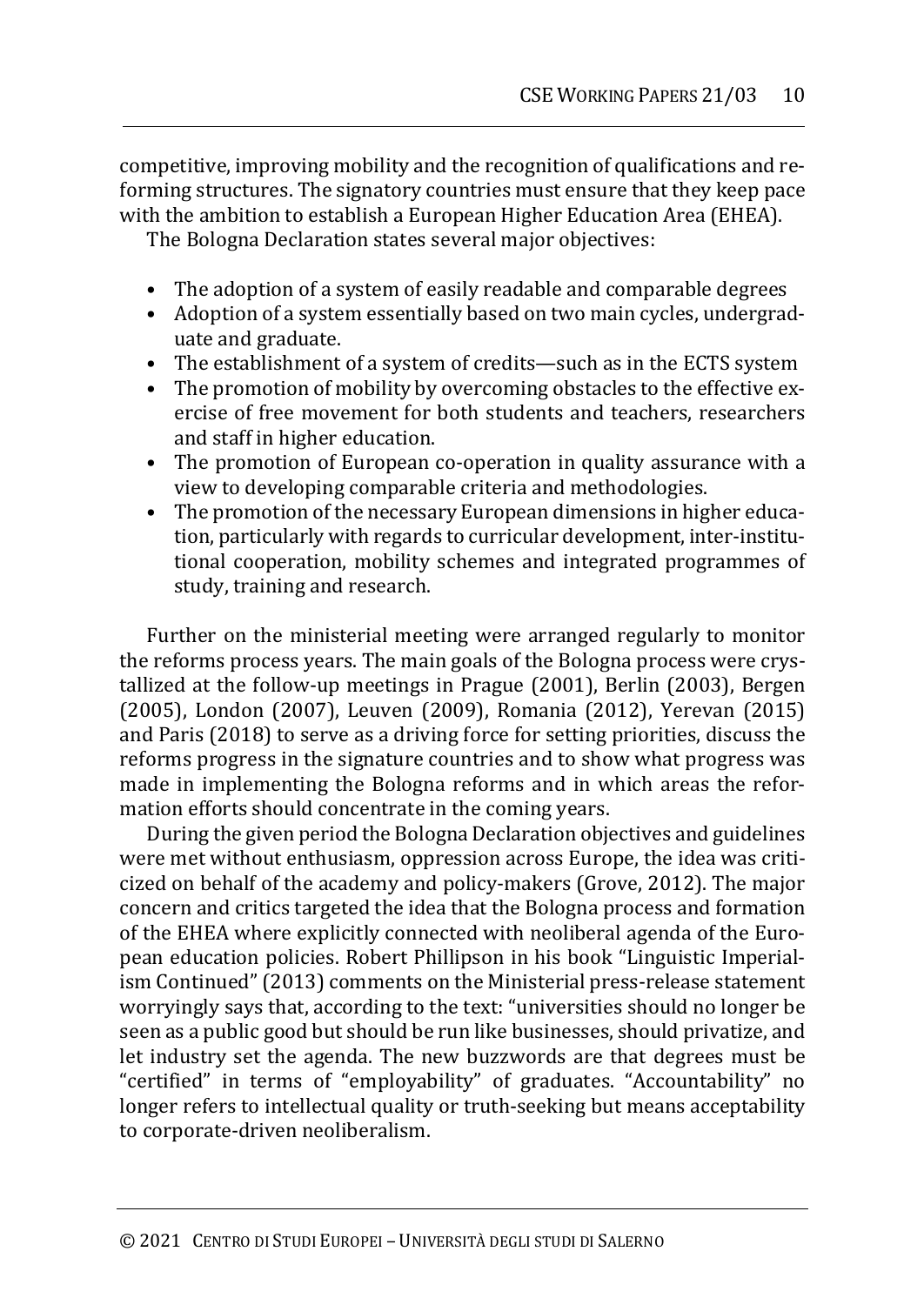However, since its initiation the Bologna Declaration idea has demonstrated its vitality and liveliness. One of the priorities of the Bologna Process is to increase the mobility of students, researchers and professors because it generates academic and cultural benefits, helps increase employability and labour market access of young people (European Commission/EACEA/Eurydice, 2015). The Bologna Process was inspired to a great extent by the need to stimulate both internal mobility as well as mobility from the outside of Europe into the continent thus enhancing Europe's competitiveness (de Wit, 2012). And from this perspective the Bologna Process represents shift in higher education policy towards increasing internationalization and global competition.

Today, as the Bologna Process has reached a new level of maturity, the analysis of higher education policy themes and agendas at transnational and national levels are to be done in a more broader and systemic way including the focus on internationalization of education and the outcomes of international mobility.

## **III. EUROPEAN AUTHORITATIVE INSTITUTIONS PROMOTING INTERCUL-TURAL EDUCATION**

European institutions have come to play an important role in national policy processes related to IE. They have urged the development of policies fostering an intercultural dimension in education (Hadjisoteriou *et al.*, 2015).

In 2002 Council of Europe issued document "The New Challenges of Intercultural Education: Religious Diversity and Dialogue in Europe" specifying the religious diversity in intercultural education (Council of Europe, 2002). The Final Declaration of the 21st session of the Standing Conference of European Ministers of Education was devoted particularly to IE. The Declaration committed the member states to the promotion of effective intercultural education, including the religious dimension, the need to re-launch conceptual research on intercultural education was stated (Athens Declaration, 2003).

In 2005, the Commission of the European Communities issued "Recommendation of the European Parliament and of the Council on key competences for life-long learning". The intercultural and civic competences were defined as knowledge and skills that equip individuals to participate in increasingly diverse societies, and to resolve conflict where necessary.

The European Commission is known for being one of the major stakeholders of the reformation process of higher education in European countries, also plays crucial role in the development of internationalization of higher education. The European Commission has long been interested in employing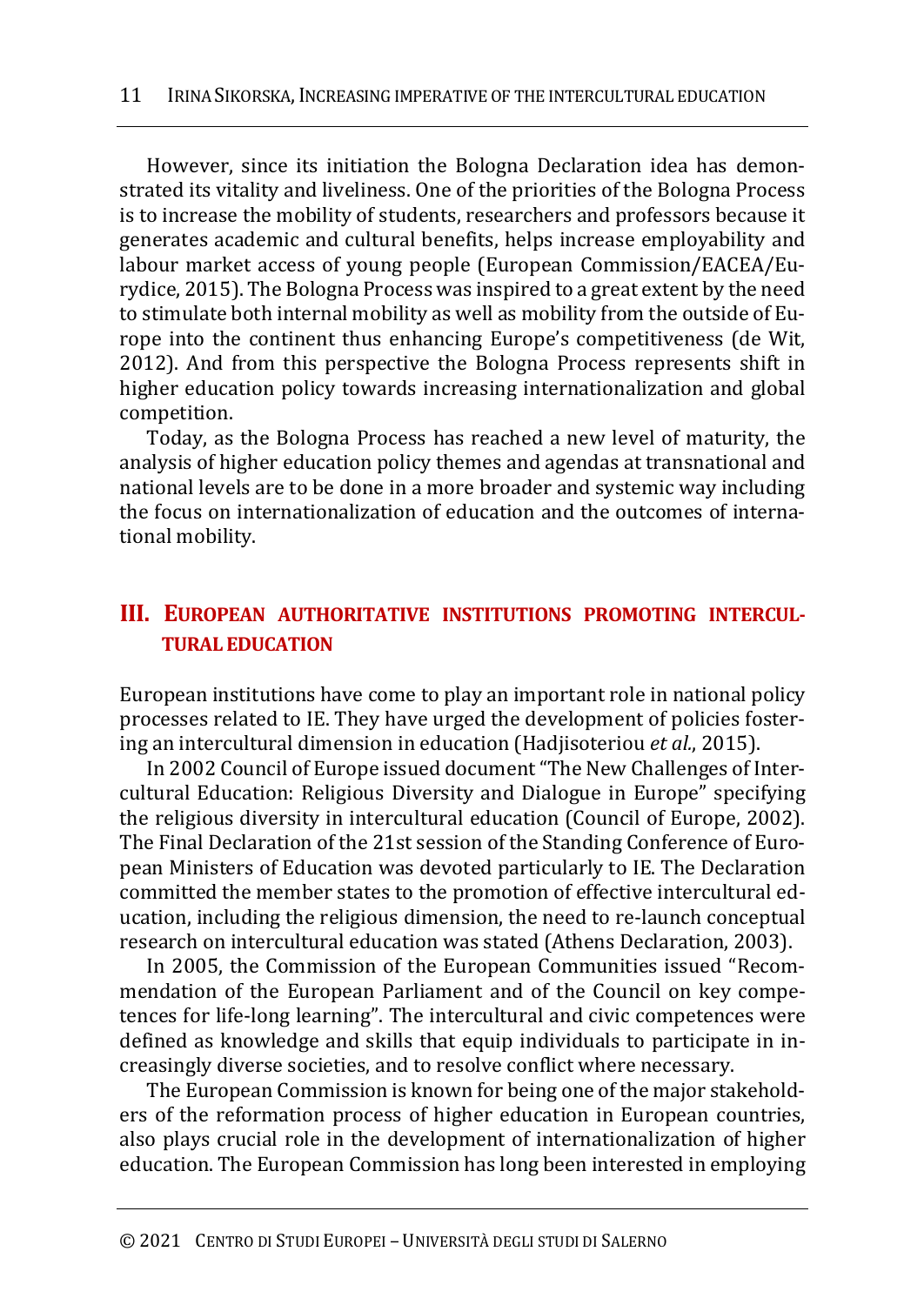education-related policies in order to promote a sense of European identity amongst Europeans and to strengthen public support for European integration (Petit, 2007 in Sigalas, 2010). European Commission has promoted IE actively through various initiatives which were successfully extended across European countries. Intercultural experiences are the integral part of the many mobility initiatives the Commission promotes and facilitates, first of all for university students. Beginning with ERASMUS program (1987), the initiative to stimulate academic mobility at the level of individual academics and students, gradually developed through the SOCRATES program (1996) into an effort in which the curriculum and the institutional level were included. While the programme agenda was strongly focused on the intra-European cooperation, the activities underwent a substantial geographic expansion with an accent of the European integration process. The rationales for these scholarly exchange activities were seen as mainly academic and cultural. With the ERASMUS programme, the international dimension, already present in research, also entered education in a systematic way (Laureys, 1992 in de Witt, 2001).

During the last 30-year period, more than 3 million of the ERASMUS program participants studied, trained, taught, or volunteered in another country. They proved that intercultural competence is a necessary prerequisite for their success both in professional and personal life. The "Erasmus generation" as a concept has been introduced and coined. Numerous surveys, conducted regularly, show that persons who have taken part in Erasmus mobility program have much better chances on the labour market, not least because of their international experience and intercultural competences. In times of globalization, such qualities are bound to become even more valuable.

In the most recent version of the Erasmus programme guide it is emphasized that international mobility of higher education students and staff should "raise participants" awareness and understanding of other cultures and countries, offering them the opportunity to build networks of international contacts, to actively participate in society and develop a sense of European citizenship and identity' (European Commission, 2012). This clearly shows that from a European policy perspective, it is expected that a sense of European citizenship and identity can be fostered by bringing young Europeans together (Van Mol, 2018).

In 2001, the European Commission in its report referred to the problems of internationalization of higher education in European countries and stressed the need to attract more students from other regions to the European Union. This resulted in establishment of the ERASMUS MUNDUS program (2004-2016). This program included a global scholarship scheme for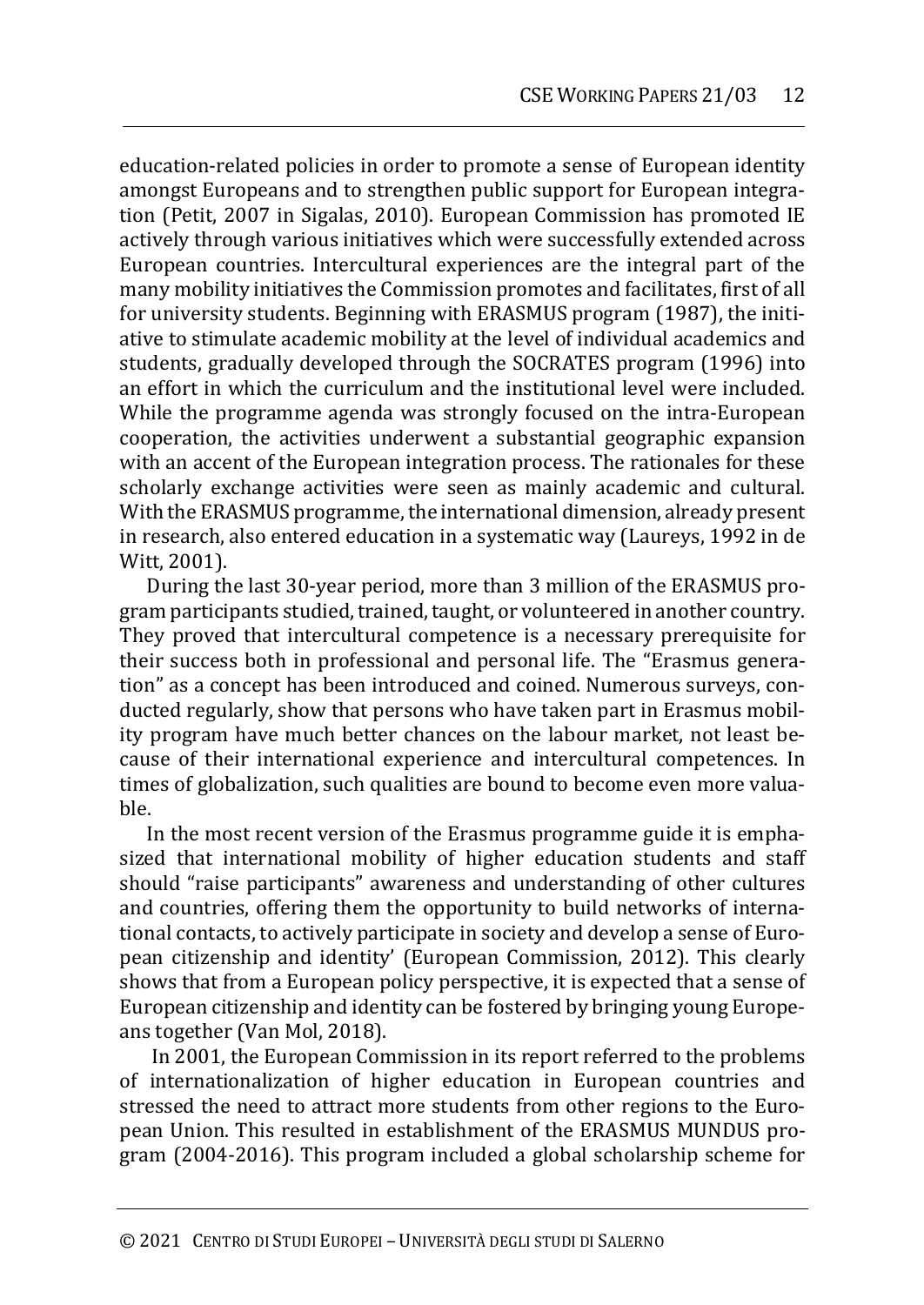third-country nationals, and was based on HEIs international cooperation network.

The European Parliament through its activities in numerous documents has emphasized the importance of the academic and student mobility in regard to formation of the intercultural competences.

The number of Declarations and Resolutions were issued that focus on education and youth, linking opportunities for mobility with education of the highest quality leading to cultural, social and economic development.

In the European Parliament Resolution of 19 January 2016 on the role of intercultural dialogue, cultural diversity and education in promoting EU fundamental values (2015/2139(INI))<sup>2</sup> it is stated that European Parliament believes that, where appropriate, incorporating educational mobility as part of higher education and vocational training programmes could be beneficial for both students' personal and career development and the promotion of intercultural understanding … whereas the development of learning mobility for students and teachers and any other form of international exchange can lead to a better world, in which people move freely and enjoy open intercultural dialogue. The European Parliament also expresses its support of the mobility of young people and teachers as well as all forms of cooperation between universities, for example common educational platforms, joint study programmes and joint projects, as a means to foster understanding and appreciation of cultural diversity and to provide young people with social, civic and intercultural competences and skills. The Pillar European Parliament resolution of 14 September 2017 on the future of the Erasmus+ programme (2017/2740(RSP)) states, that the European Parliament believes that the Erasmus+ programme: "…can support the development of skills and key competences for personal, social and professional fulfillment, which goes together with the promotion of democratic values, social cohesion, active citizenship and the integration of migrants and refugees in enabling a wider intercultural dialogue…. It firmly believes that the Erasmus+ programme should continue to stimulate active citizenship, civic education and intercultural understanding and develop a sense of European identity…".

The principles of interculturally-informed pedagogy find the support in the Council of Europe's (2001) Common European Framework of Reference for Languages. The purpose of the Council's Framework of Reference is to provide common learning, teaching and assessment guidelines for language instruction across Europe. 'Intercultural awareness' and 'intercultural skills' are listed as learner competencies in the document. The emphasis on culture is seen in the following quotations:

<sup>2</sup> https://www.europarl.europa.eu/doceo/document/TA-8-2016-0005\_EN.html/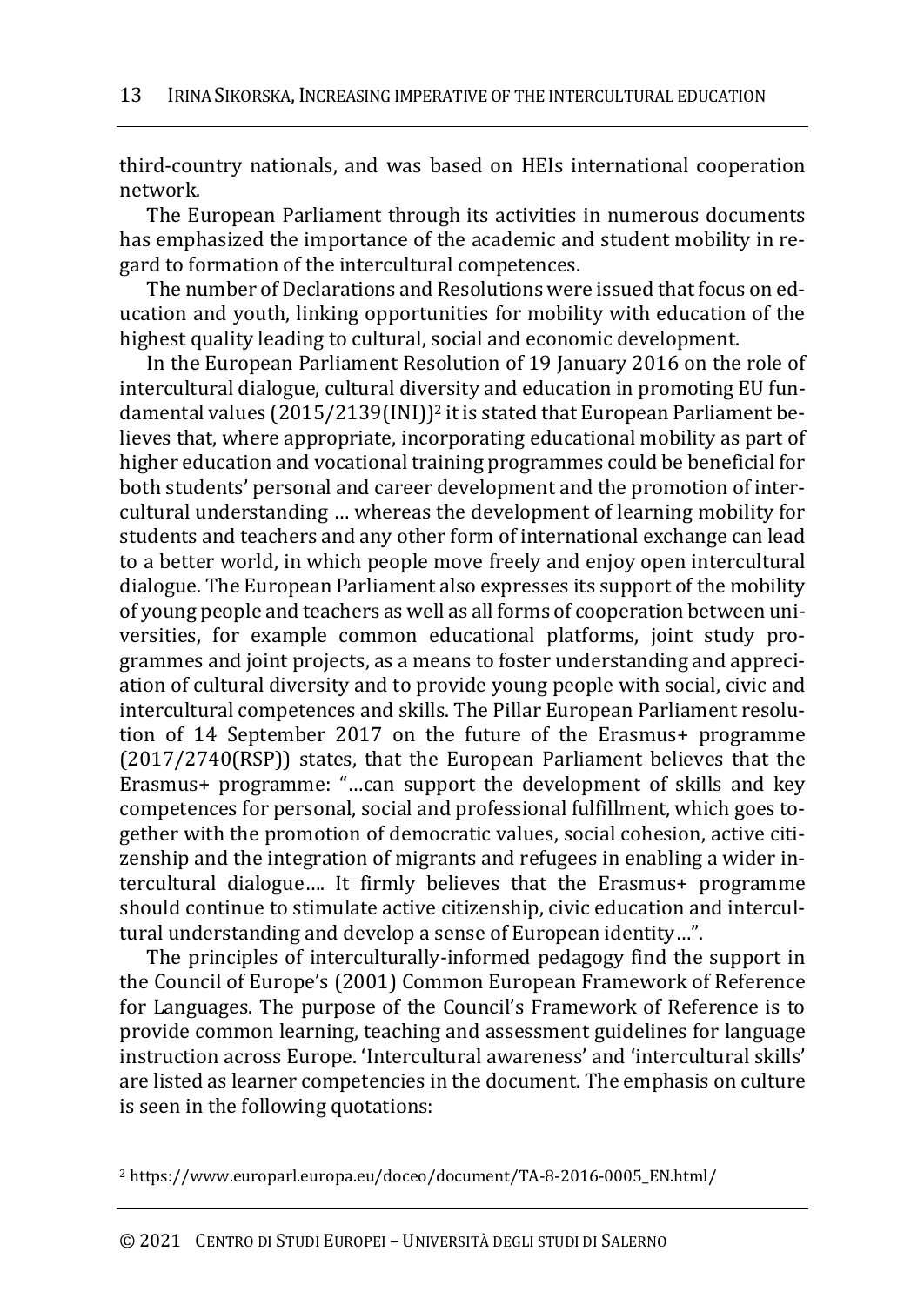Learners need to develop an awareness of 'regional and social diversity in both worlds' and view these in the context of other cultures (Council of Europe, 2001, p. 103).

Competences in one language are enhanced by knowledge of another, thus generally increasing knowledge, skills and understanding. All of these acquired competences should lead to personal enrichment and 'an enhanced capacity for further language learning and greater openness to new cultural experiences' (Council of Europe, 2001, p. 43).

The issues of IE at higher education were also regularly included in the agenda of the European Ministers' of Education meetings. In 2000, at the Standing Conference in Cracow the European Ministers of Education adopted the Declaration addressing the citizens and the Council of Europe. The Declaration highlighted and validated the mission of higher education in the development of democratic society, one presupposing high standards as regards accessibility, equal opportunity, professionalism, international-mindedness and development of a participatory and tolerant spirit. In the document it was emphasized that the Education for democratic citizenship is based on a multifaceted and process-focused approach is achieved through multiple, interconnected, transversal learning approaches, for example through civic education, human rights education, IE, education for peace and global understanding and media education; as well as foster communication between different ethnic groups in a multicultural setting; developing actions aiming to reinforce the role of higher education in citizenship and human rights education as well as in respect of cultural and linguistic diversity.

In 2003, Standing Conference of European Ministers of Education held in Athens, Greece, 10‐12 November 2003 was dedicated to 21st session ‐ "*Intercultural education: managing diversity, strengthening democracy*". At the Conference it was recognized the role of intercultural education and the major contribution of the Council of Europe in maintaining and developing the unity and diversity of our European societies; the launch of the project "the new intercultural challenge to education: religious diversity and dialogue in Europe", which will make a major contribution to the shared goals of mutual understanding, respect, and learning to live together; the programme on the strategies and initiatives aimed at learning democracy, pursued in conjunction with higher education institutions, and concerned with the Bologna Process; to focus its work programme on enhancing the quality of education as a response to the challenges posed by the diversity of our societies by making democracy learning and IE key components of educational reform; encourage the member states to introduce the intercultural dimension in their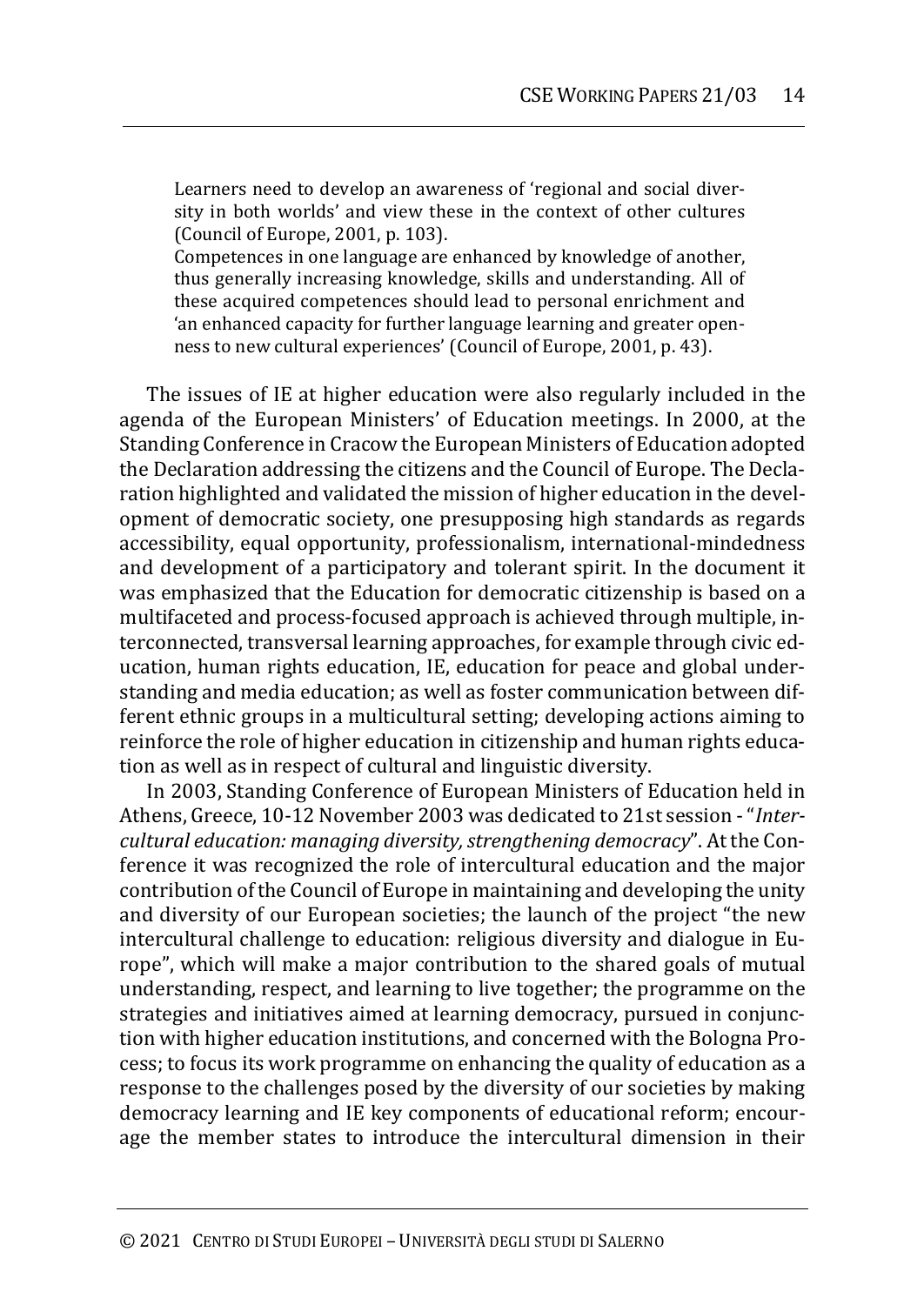education policies, in order to enable appropriate consideration of dialogue between cultures.

The role of educational policies was at the agenda of the Standing Conference of European Ministers of Education: "Building a more humane and inclusive Europe: role of education policies" in Istanbul, Turkey, 4‐5 May 2007. At the conference it was emphasized the values and functions of higher education in modern society as well as the ability of higher education and its graduates to address major issues, such as sustainability, democratic culture, social inclusion and intercultural dialogue. The ministers decided to focus its work programme on enhancing the quality of education as a response to the challenges posed by the diversity of our societies by making education for democracy and IE key components of educational reform; In the field of IE, religious diversity and dialogue in Europe. In the conference Declaration it was reaffirmed the importance of measures to promote a better understanding between cultural and/or religious communities through school education, on the basis of shared principles of ethics and democratic citizenship; promoting intercultural dialogue on the basis of the Faro Declaration, adopted in 2005, as a means of strengthening intercultural skills and improving the management of cultural diversity in order to address the intercultural challenges that exist within European societies.

Following discussions at the Conference in Istanbul, it was decided to look at the possibility of creating a Council of Europe "Label for Intercultural Education". This label would recognize and highlight innovative and effective initiatives in the member states in the field of IE, as a realistic means of concerted action to promote intercultural understanding and awareness. This was considered a particularly timely contribution to the *European Year of Intercultural Dialogue* in 2008 (Huber and Brotto, 2012). Thus, the EU authoritative institutions, known to influence on policy processes at transnational and national levels, promote intercultural goals such as equality, social inclusion and human rights in modern cultural diverse society via education. Nevertheless, numerous researches point at still existing gap between EU policy rhetoric and practices across EU member states.

### **IV.EUROPEAN PROGRAMS PROMOTING INTERCULTURAL EDUCATION**

The European programmes are considered to be important facilitators to internationalize higher education in Europe and beyond.

One of the most famous *TEMPUS program* was established in 1990 for the most balanced cooperation and improvement of higher education in the EU Member States and Partner Countries including countries in the Western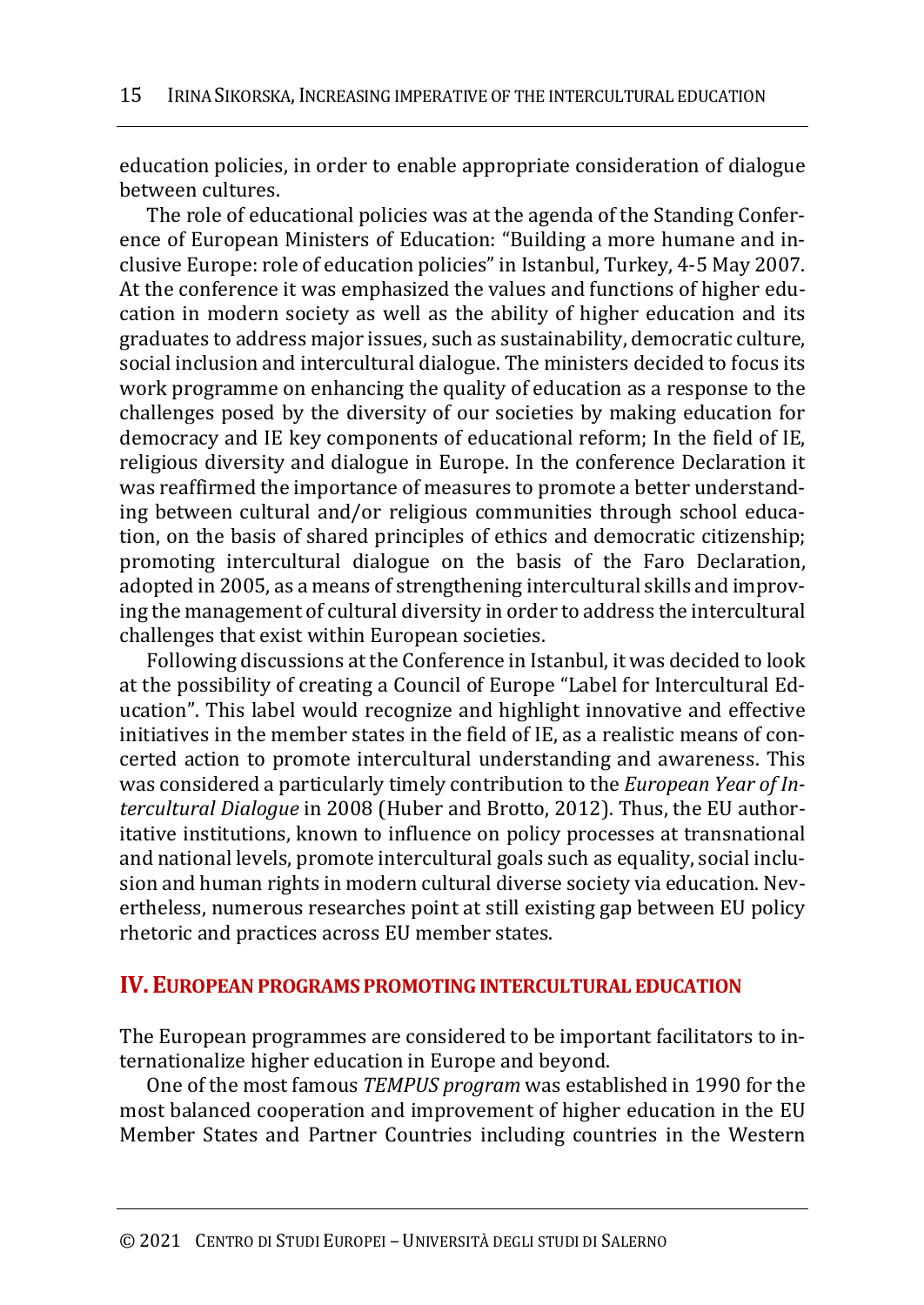Balkans, Eastern Europe, Central Asia, North Africa and the Middle East.<sup>3</sup> The programme through 1993-2007 promoted institutional cooperation between the EU and Partner Countries and focused on the reform and modernization of higher education systems in the Partner Countries. One of the specific objectives of the Tempus IV programme was to build capacity of the higher education systems to internationalise, to develop human resources, enhance mutual understanding between people and cultures and promote cooperation and networking within the regions covered by the programme and to promote intercultural dialogue between partners. In terms of policy reforms or institutional change related to internationalization, the main indicators include: incorporating internationalization into the University's mission statement; adopting new international targets, such as international student or faculty recruitment; creating new leadership posts like Vice-Rector for International Development; or setting up new international departments to manage and take forward internationalization.

*Horizon 2020* is the biggest EU Research and Innovation programme ever with nearly  $\epsilon$ 80 billion of funding available over 7 years (2014 to 2020) – in addition to the private investment that this money will attract.<sup>4</sup> It promises more breakthroughs, discoveries and world-firsts by taking great ideas from the lab to the market. International cooperation is a cross-cutting priority of Horizon 2020 following the EU's strategy for international cooperation in research and innovation. In short, this Societal Challenge of the Horizon 2020 programme aims at fostering a greater understanding of Europe, by providing solutions and support inclusive, innovative and reflective European societies with an innovative public sector in a context of unprecedented transformations and growing global interdependencies. The current SC6 Work Programme 2016-2017 tackles four major challenges currently faced by the European Union, namely: better understanding of Europe's cultural and social diversity and of its past will inform the reflection about present problems and help to find solutions for shaping Europe's future.

Intercultural learning is not limited to the educational setting, the Council of Europe, through its various programs has devoted considerable effort to the field of IE at tertiary level, supporting projects on cultural diversity and intercultural awareness.

At European Union level, the *YOUTH Programme* is one of the most relevant to youth organizations and young people. The programme promotes youth mobility within and beyond Europe.<sup>5</sup> The Youth Programme objectives

<sup>3</sup> https://eacea.ec.europa.eu/

<sup>4</sup> https://ec.europa.eu/programmes/horizon2020/en/what-horizon-2020

<sup>5</sup> http://ec.europa.eu/youth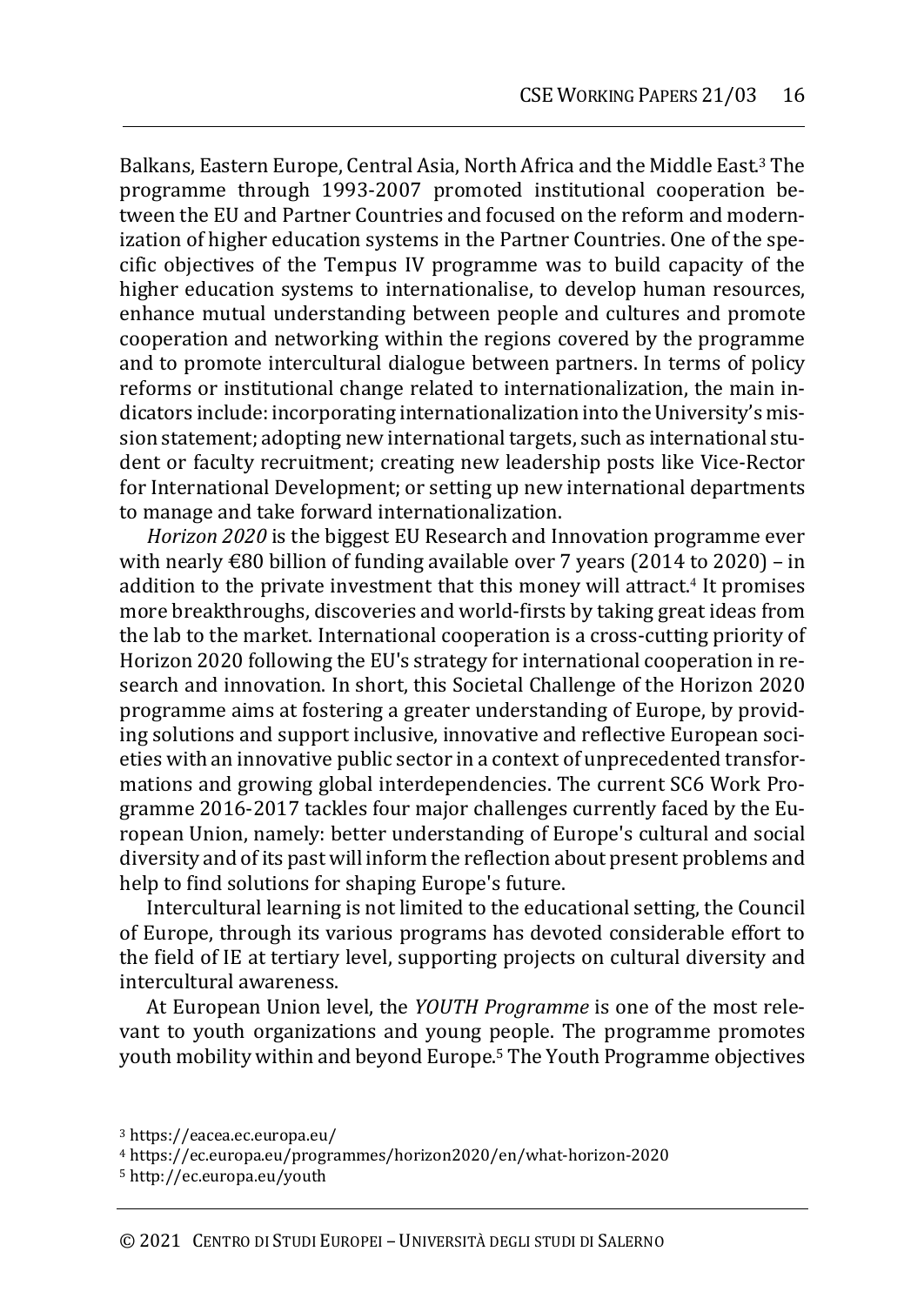include developing the understanding of the cultural diversity of Europe and its fundamental common values, thus helping to promote respect for human rights and to combat racism, anti-Semitism and xenophobia. Specific objectives of the programme are aiming at:

- allowing young people to give free expression to their sense of solidarity in Europe and the wider world;
- supporting the fight against racism and xenophobia;
- promoting a better understanding of the diversity of our common European culture and shared heritage as well as of our common basic values:
- helping to eliminate all forms of discrimination and promoting equality at all levels of society.

*SALTO Programme*. <sup>6</sup> As part of the European Commission's Training Strategy, SALTO-YOUTH provides non-formal learning resources for youth workers and youth leaders and organises training and contact-making activities to support organisations and National Agencies (NAs) within the frame of the European Commission's Erasmus+ Youth programme and beyond. *SALTO Resource Centres* aim to improve the quality of projects by providing youth work training, contact-making activities, information and resources on specific priority areas to users of the Youth Programme including cultural diversity problematic.

As it was mentioned earlier only limited number of migrants are enrolled in higher education institutions across European Universities due to their low academic records from secondary school. One of the reason for that as rightly stated by Otten (2003): "… if students in the primary and secondary educational systems are not properly trained or prepared, it will be no surprise to see little ethnic diversity, especially immigrant minorities in higher education institutions in many countries across Europe." However, according to the Article 28 (1) of the Convention of the Rights of the Child, Member States are to "make higher education accessible to all on the basis of capacity by every appropriate means" (OHCHR, 2016). Access to and transition into vocational, higher and adult education is related to the age at which compulsory education ends, the recognition of educational attainments from the countries of origin, language requirements, and the policy goals regarding professional opportunities for refugees, related information and support mechanisms. But, as the diversity in today's Europe is complex and superdiversified, the goals of 'equal access' or 'non-discrimination' contained in

<sup>6</sup> https://www.salto-youth.net/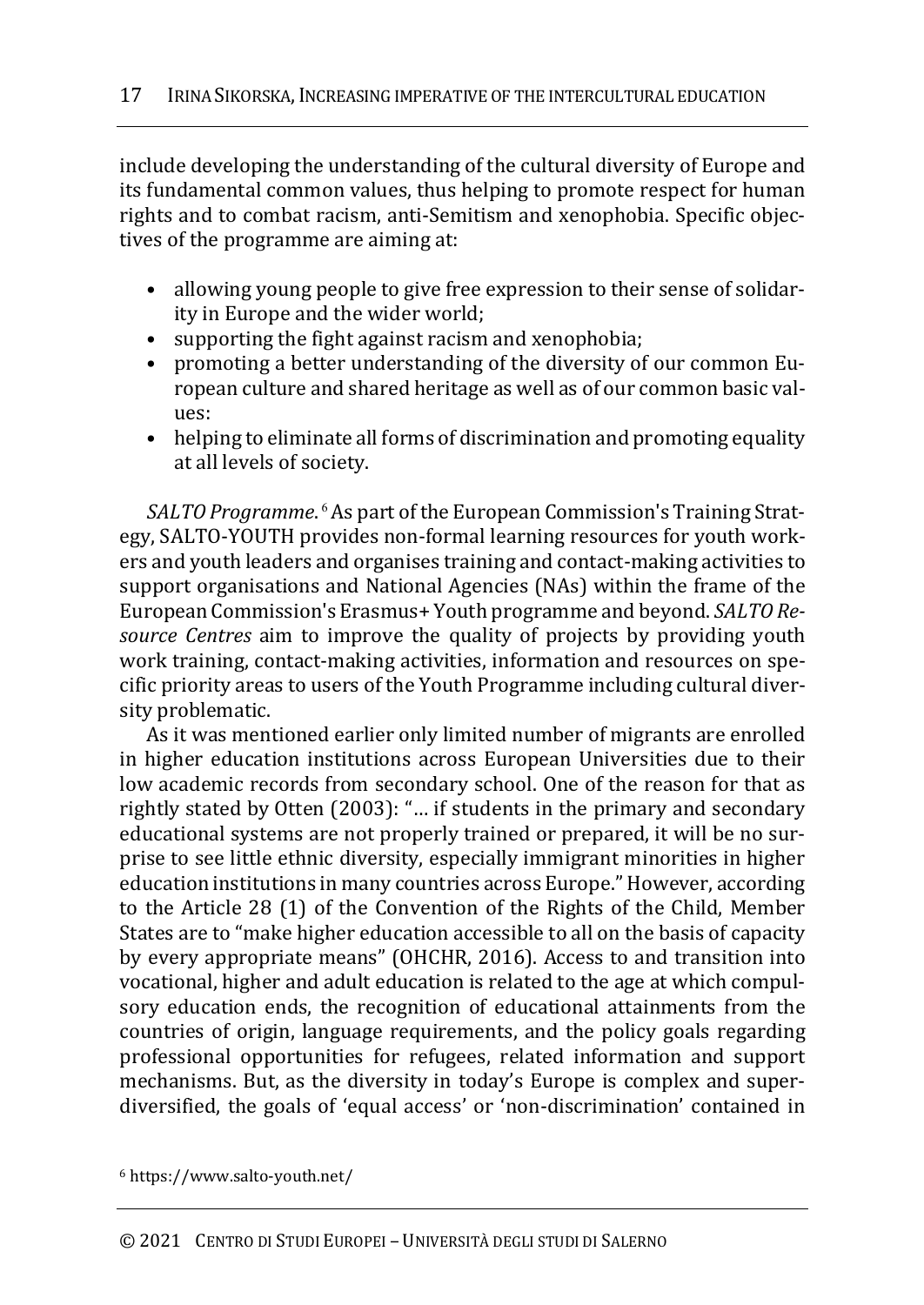policy documents are vague and non-specific. Instead of generalisations, we recommend that the documents set out in detail the problems of access and discrimination as they relate to specific groups (Lähdesmäki and Wagener, 2015).

It needs to be emphasized that European Commission initiated numerous granted programs on supplementing and enhancing the schooling practices on minority and migrant students' inclusion. To list a few: *European Policy Network SIRIUS* aimed at educating people with a migrant background.<sup>7</sup> *EU-RYDICE Network* provides education institutions and organizations with the guidance and good practices on how to tailor the provision of education for migrants.<sup>8</sup> The Horison2020 programme has a certain section of projects dedicated to migrant education and their integration. In October 2016 the new Call of Erasmus+ Programme with over Euro2 billion directed a special focus on encouraging projects that support social inclusion, notably of refugees and migrants, as well as projects that prevent radicalization.

The abovementioned European programmes are the examples of the European authorities initiatives within the activities and cooperation with the European Commission and national agencies in order to develop and promote the exchange of best practices regarding IE. The European programmes listed here aim to increase respect and familiarity with other cultures, while promoting intercultural competences, openness and intercultural understanding.

## **V. EUROPEAN INTERNATIONAL ORGANIZATIONS PROMOTING INTERCUL-TURAL LEARNING AND COMPETENCES**

Numerous organizations declare in their mission the intention to tackle the problems of coexistence of the representatives of different cultures and necessity of training young people the intercultural competences. The following organizations can be mentioned here:

The*European Federation for Intercultural Learning* (EFIL, https://efil.afs.org) promotes a broad understanding of culture, intercultural competence and learning, in line with updated academic discourse and current political processes. EFIL makes research and holds seminars and issues the materials on development of intercultural learning at educational establishments of different levels. EFIL arranges events with the support of the European Youth

<sup>7</sup> http://www.sirius-migrationeducation.org/

<sup>8</sup> https://eacea.ec.europa.eu/national-policies/eurydice/home\_en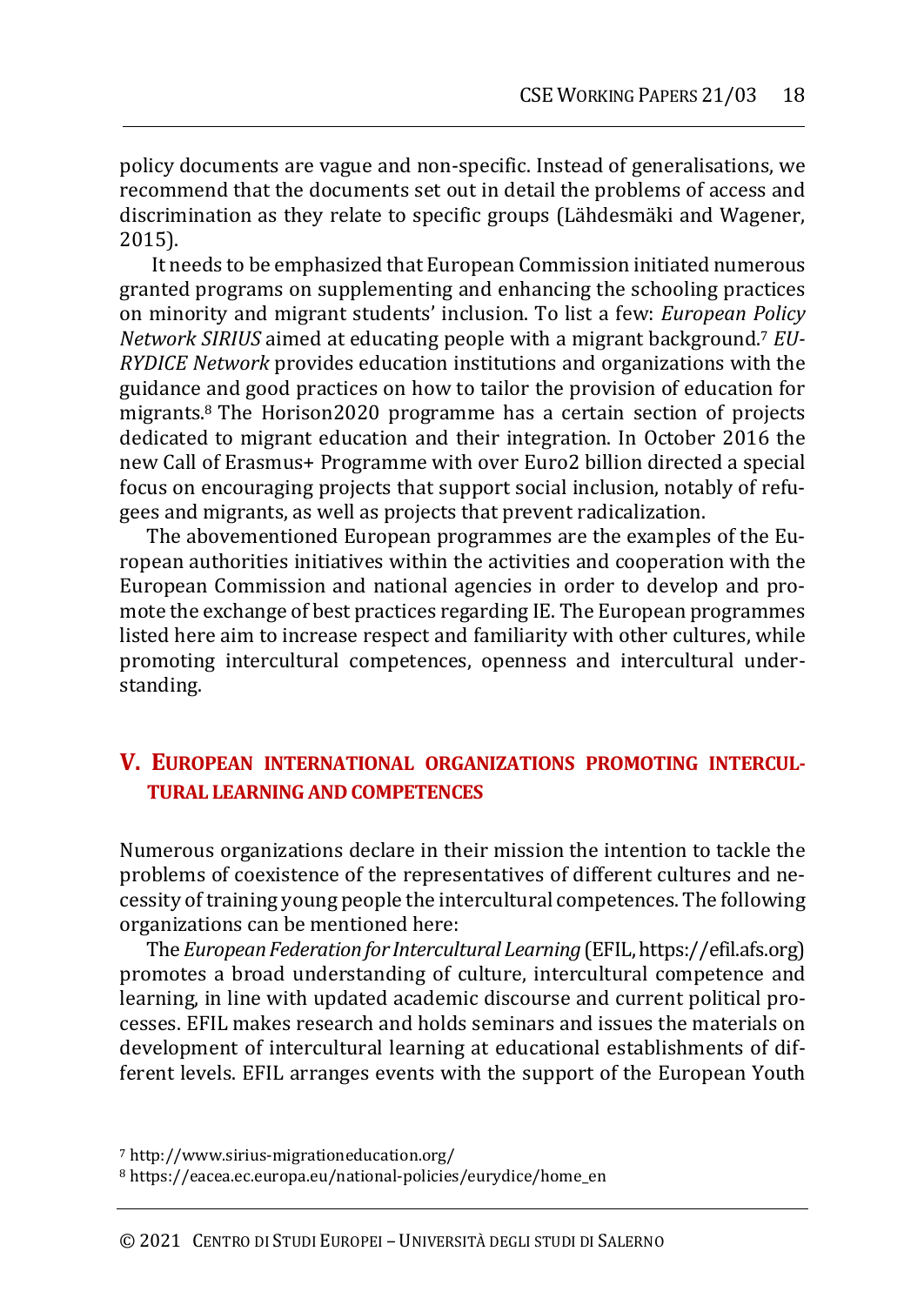Foundation and European Youth Center of the Council of Europe, like holding the seminars to test the methodology and to assemble the creativity and experience of a wider intercultural network. It also offers a number of services to education institutions interested in intercultural learning, global education in order to prepare students for living in wider Europe and globalized world.

The *International Association for Intercultural Education* (IAIE, www.iaie.org) since 1984 has brought together professional educators interested in diversity and equity issues in education. This includes intercultural education, multi-cultural education, anti-racist education, human rights education, active citizenship, inclusive education, conflict-resolution, bilingual and multilingualism issues, etc. The IAIE publishes the academic journal "Intercultural Education". It also organizes annual conferences, seminars for pre-service and in-service teachers, participates in international projects, and conducts project evaluation. One of the main aims of the IAIE includes promoting information, knowledge and materials about all relevant issues concerning education in multicultural societies amongst teachers, teacher trainers, and professionals working in curriculum development, research and educational policy.

The *European Association for International Education* (EAIE, www.eaie.org) Founded in 1989, the EAIE is the European center for expertise, networking and resources in the internationalization of higher education. It is a non-profit, member-led organization serving individuals actively involved in the internationalization of their institutions through a combination of training, conferences and knowledge acquisition and sharing. It strives to equip academic and non-academic professionals with best practices and workable solutions to internationalization challenges and provide a platform for strategic exchange. The EAIE Academy offers academic from the educational institutions all over the world the complete mix of training opportunities in credential evaluation, marketing and recruitment, management, intercultural communication, student services, policy, strategy and more.

The *Society for Intercultural Education, Training and Research* (SIETAR, www.sietar.org) SIETAR Europa was founded in 1991 in an effort to establish closer links between interculturalists within the continent. Since then national organizations have been formed in Europe, and today SIETAR Europa is, on the one hand, an umbrella organization for the European SIETARs, and, on the other, unites intercultural academics and practitioners all over the world. The purpose of the organization is to encourage the development and application of knowledge, values and skills which enable effective intercultural and interethnic relations at individual, group, organization and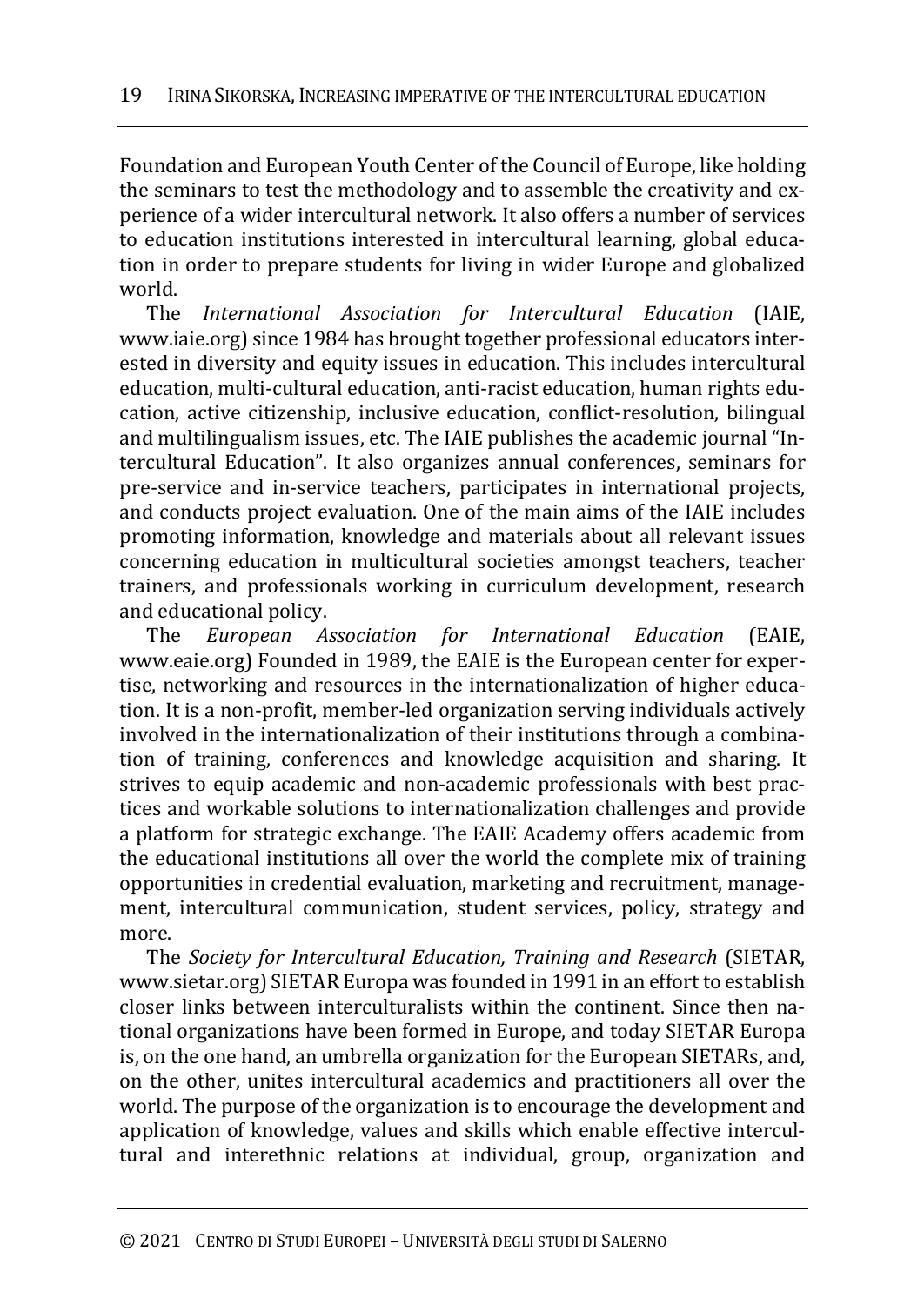community levels. SIETAR Europa serves as a forum for exchange among national SIETAR organizations and supports the establishment and development of new national SIETAR organizations. SIETAR subscribes to the Universal Declaration of Human Rights and works towards the elimination of every kind of discrimination based on race, colour, gender, sexual orientation, family and marital status, language, religion, political or other opinion, national or social origin, property, birth or other status.

The *European Network for Intercultural Education Activities* (ENIEDA, http://www.enieda.eu/) is a collaborative academic network exploring innovative initiatives that promote the values of pluralingualism, democratic citizenship and intercultural cooperation. Having initially focused on the European model of pluralistic society, its policies, practices and perspectives ENIEDA's activities have now expanded both in geographical and disciplinary terms. ENIEDA teams are committed to fostering best practice in linguistic and IE and academic networking across all boundaries – regional, cultural, scholarly, disciplinary.

The *International Association of Universities*(IAU, www.iau.og) in 2005 revealed a survey that higher education institutions and associations from 95 countries considered internationalization as the priority of their strategic development and is vital for the future development of their institutions. IAU regularly issued strategic documents and policy papers on internationalization of higher education. Most of the materials not least emphasize the intercultural dimension of internationalization. In "Affirming Academic Values in Internationalization of Higher Education: A Call for Action" (2012) it was stated about "… highly positive intellectual and intercultural benefits that international students bring to the classroom, campus, and communities in which they study and live. The necessity to respond "… to new internationalization challenges through international dialogue that combines consideration of fundamental values with the search for practical solutions to facilitate interaction between higher education institutions across borders and cultures while respecting and promoting diversity" was pointed out.

The abovementioned organizations serve to supplement the formal education goals in providing more opportunities to train the intercultural competences and skills through their activities and performances.

Though not much seen the contribution into internationalization of higher education and development of the intercultural competences of academics and students of the well-known European Associations in EHEA which activities are connected and covered higher education, such of the Education International (EI); European Association for Quality Assurance in Higher Education (ENQA); European Students Union (ESU); European University Association (EUA); European Association of Institutions in Higher Education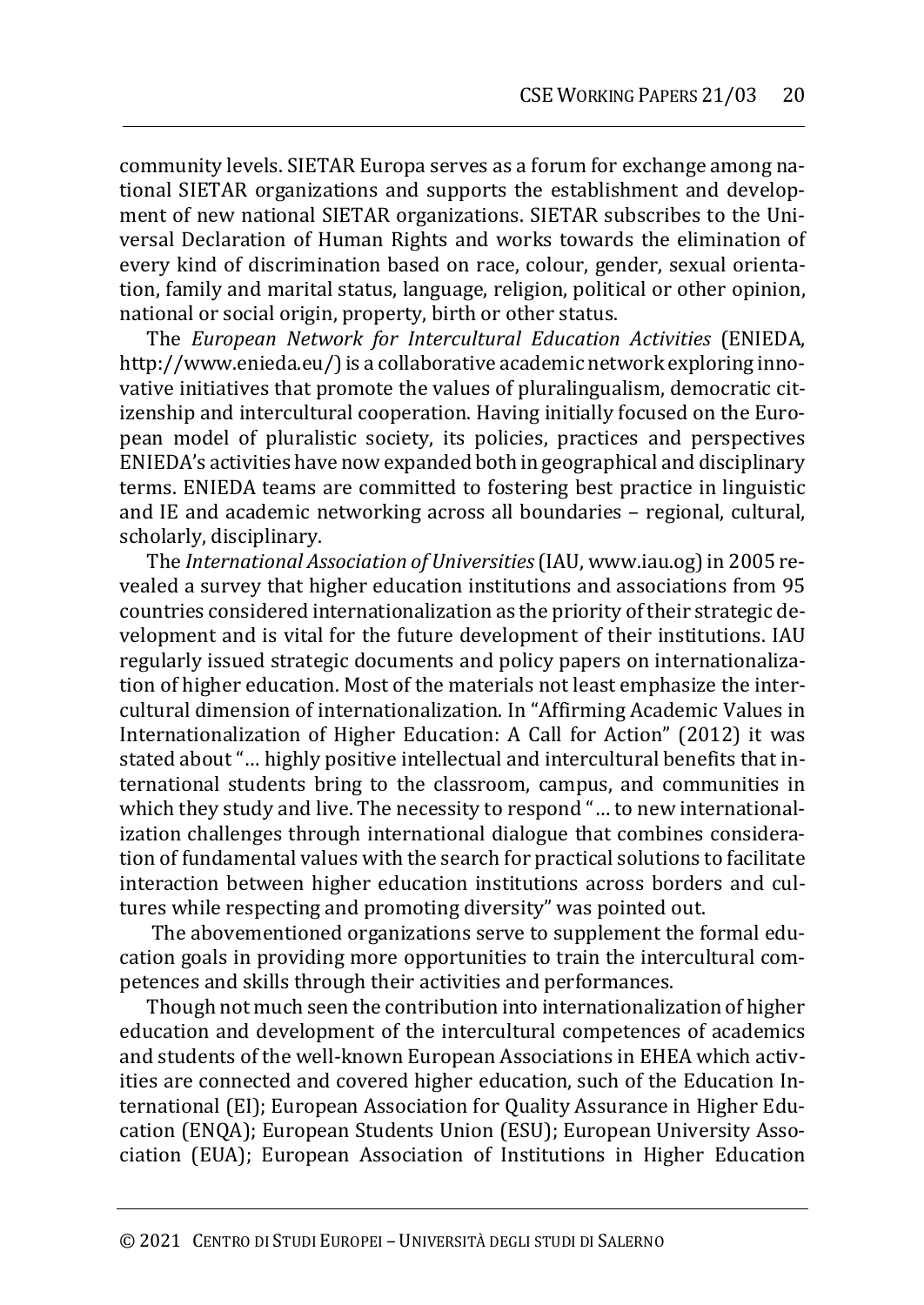(EURASHE). Unfortunately among the major strands and principal activities of the abovementioned organizations there is either scarce or no information found about the activities targeted at IE in higher education.

## **VI.CONCLUSIONS**

During the last decades the EU transnational education policies have demonstrated a greater emphasis of the importance of IE in higher education. Those efforts have been directed towards strengthening to social cohesion, challenging social exclusion and inequality, and developing human capital. Most European states have launched the corresponding policy steps, and most of them at least proclaim the importance of intercultural awareness, competences and skills among citizens. However, Intercultural awareness, understanding and competences have not become yet a reality. Intercultural teaching and learning at the level of tertiary education still remains the challenge, and most the European HEIs have to recognize it among the priorities.

The EU authorities play an important role in initiating or encouraging reforms on IE across national education systems in order to help children, young people and adults become capable for living and working in culturally diverse societies. The EU authorities through the education policies endorse that IE should continue to be articulated in higher education across Europe. It is evident the increased role of various types of actors and stakeholders involved in the IE policy formation and implementation, as well as a stronger alliance between different educational sectors and policy-making bodies has been proved to be efficient. The international organizations have become more relevant in national policy-making processes, which entailed more grounded support for IE.

The numerous researches indicate various reforms in higher education focusing at development of intercultural awareness and competences of academics and students. The increased amount of researches was produced in the field European education policies through intercultural lenses. However, numerous researchers report about significant gap in the national level what government expects regarding IE and how this type of education is implemented; between the legislative bodies and policy-making structures; between legislation, policy and implementation. There is a weak relationship between theory, official policy-making and practice, realization of this policy at institutional levels (Tsaliki, 2013, p. 220). Needless to say that many researchers indicate most of the EU official documents are of the manifestationlike and declarative character, demonstrating the appliance of soft law strategy mostly.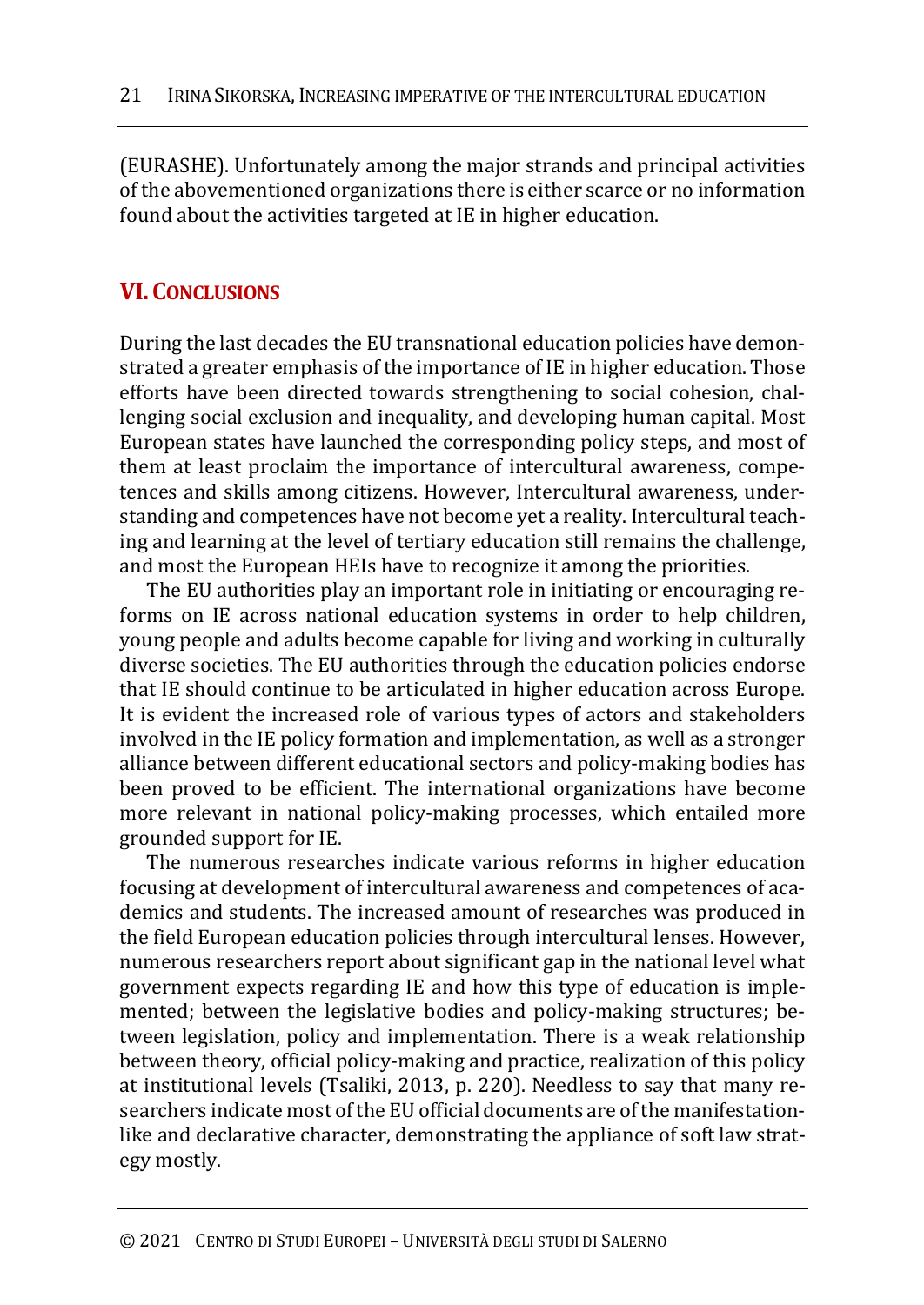Intercultural teaching, learning and extracurricular activities within higher education is directly connected with internationalization efforts of the universities, though there are scarce high officials statements in modern political discourse which identify intercultural awareness and competence as one of the ultimate goals of internationalization. International mobility is considered one of the most efficient instruments for academia and students to gain intercultural awareness and competences. The EU initiative "Erasmus Programme" for more than 30 years has served to encourage and financially support academics and students for a short/long term international teaching/learning experience. The abundant EU authorities' reviews and reports have indicated high level of raising intercultural awareness and gaining intercultural competences of the Erasmus programme participants. However the research, analyses and surveys made from interdisciplinary perspectives, made by reputable scholars indicate that short-term international mobility is not enough for intercultural learning as it is a life-long learning process, and intercultural competence can never be fully achieved (Deardorff, 2006, 2012).

The EC funded initiatives and programmes, though being highly appreciated by academia and civil sector in education, nevertheless need to pursue the sustainability across Europe and especially in partner countries.

The major socio-political changes in combination of linguistic and cultural difference which occur in European countries will inevitably stimulate debates about the validity of the intercultural learning within the higher education system. The debates and discussions of the issue of educating "persona interculturale" within the university studies need to persist and cover such issues as humanity, tolerance, acceptance of otherness, and respect of human rights. It is also needed the revision of the framework of higher education (for example educational objectives, values, attitudes and competencies) and the ways in which they are to be put into practice in intercultural teaching and learning. Need for intercultural competence has been articulated in the official documents but in practice it largely remains to be seen and applied mostly in international business education contexts.

The messages from politicians state out that intercultural education should not be limited to formal schooling and curricula. It should also concern to in/non formal forms of education. It should concern all society.

The EU initiated quite a number of reforms in higher education, the Bologna process has become one of the major drivers of modernization of higher education systems across Europe. However the reforms turn out to be driven by the necessity to make Europe more competitive knowledge-based economy in the world. Focus on intercultural awareness and competences is rather used as a concept in education policy. However due to the increasing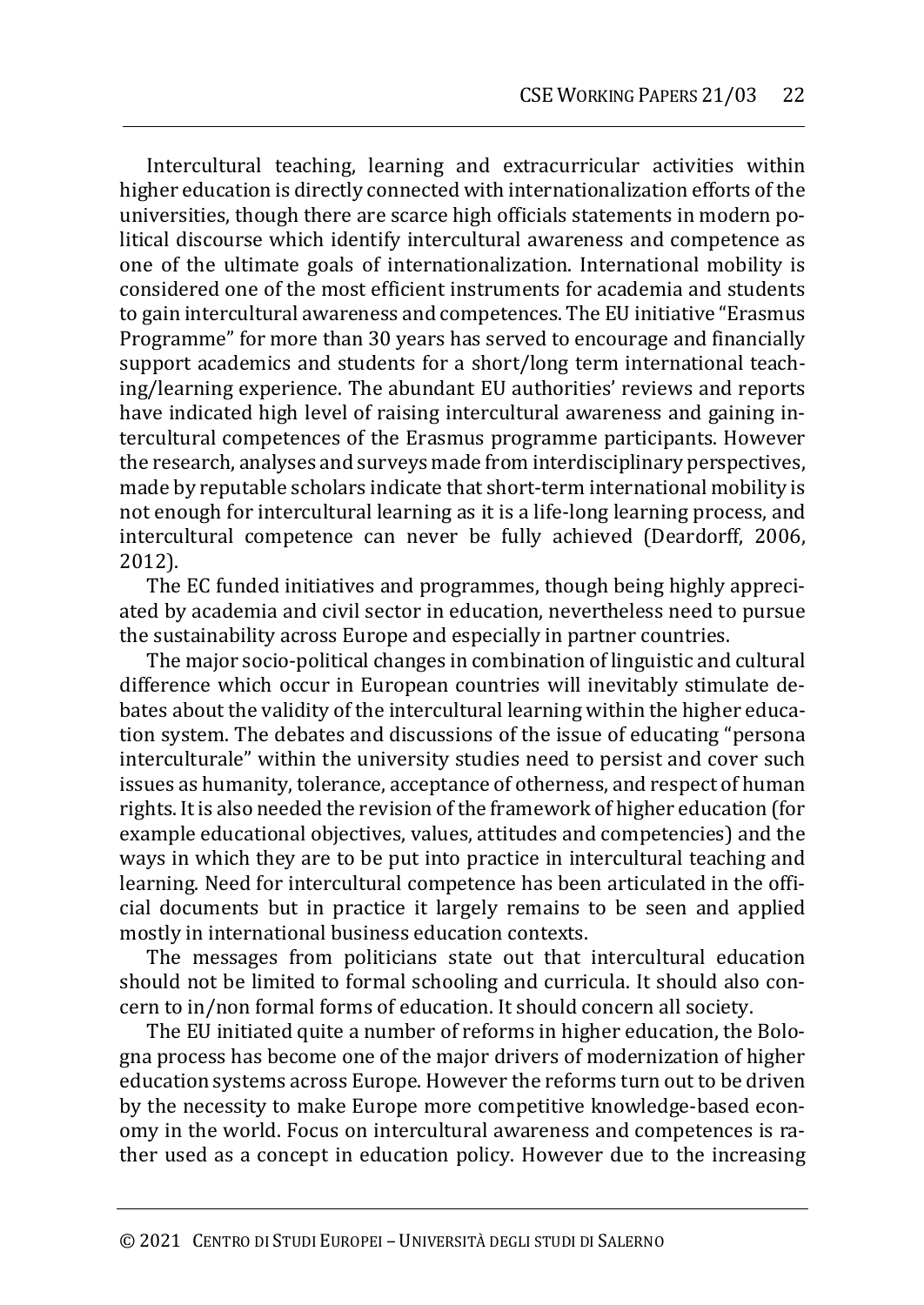cultural pluralism in European societies, current movement of people and global cultural flows the education policies should pay more attention and take into account the important role of normative intercultural chronicles in higher education.

The activities of the EU international organizations have become an important source for higher education policy change, though there is a need that policymakers be more precise and specific with culture-related concepts and better reflect increasing pluralism in Europe.

The progress in developing the EU intercultural education within higher education policies is obvious, although it would be early to say about a shift towards emerging a separate intercultural education domain. The evidencebased EU policies in regards of intercultural education has a great potential to improve the quality, mechanisms of implementation, investment in development and dissemination of best practices and efficient policies in higher education across Europe.

### **References**

Alexiadou, N., Fink-Hafner, D., and Lange, B. (2010). Education policy convergence through the open method of coordination: Theoretical reflections and implementation in "old" and "new" national contexts'. *European Educational Research Journal*, 9(3), pp. 345-358.

Athens Declaration (2003). Retrieved from: http://www.coe.int/

- Banks, C. and Banks, J. (1996). *The Intergroup Education Movement. Multicultural education, transformative knowledge, and action*. New York, NY: Teachers College Press.
- Banks, J., and McGee, C. (eds.) (2009). *Multicultural Education: Issues and perspectives,* 7th ed. Needham Heights, MA: Wiley.
- Bologna Declaration of 19 June 1999. *Joint declaration of the European Ministers of Education*. http://ec.europa.eu/education/policies/educ/bologna/bologna.pdf
- Bridges, D. and Watts, M. (2008). Educational Research and Policy: Epistemological Considerations. *Journal of Philosophy of Education*, 42(S1), pp. 41- 62.
- Huber, J. and Brotto, F. (2012). *Intercultural competence for all: preparation for living in a heterogeneous world*. Retrieved from: https://www.coe.int/t/dg4/education/pestalozzi/Source/Documentation/Pestalozzi2\_EN.pdf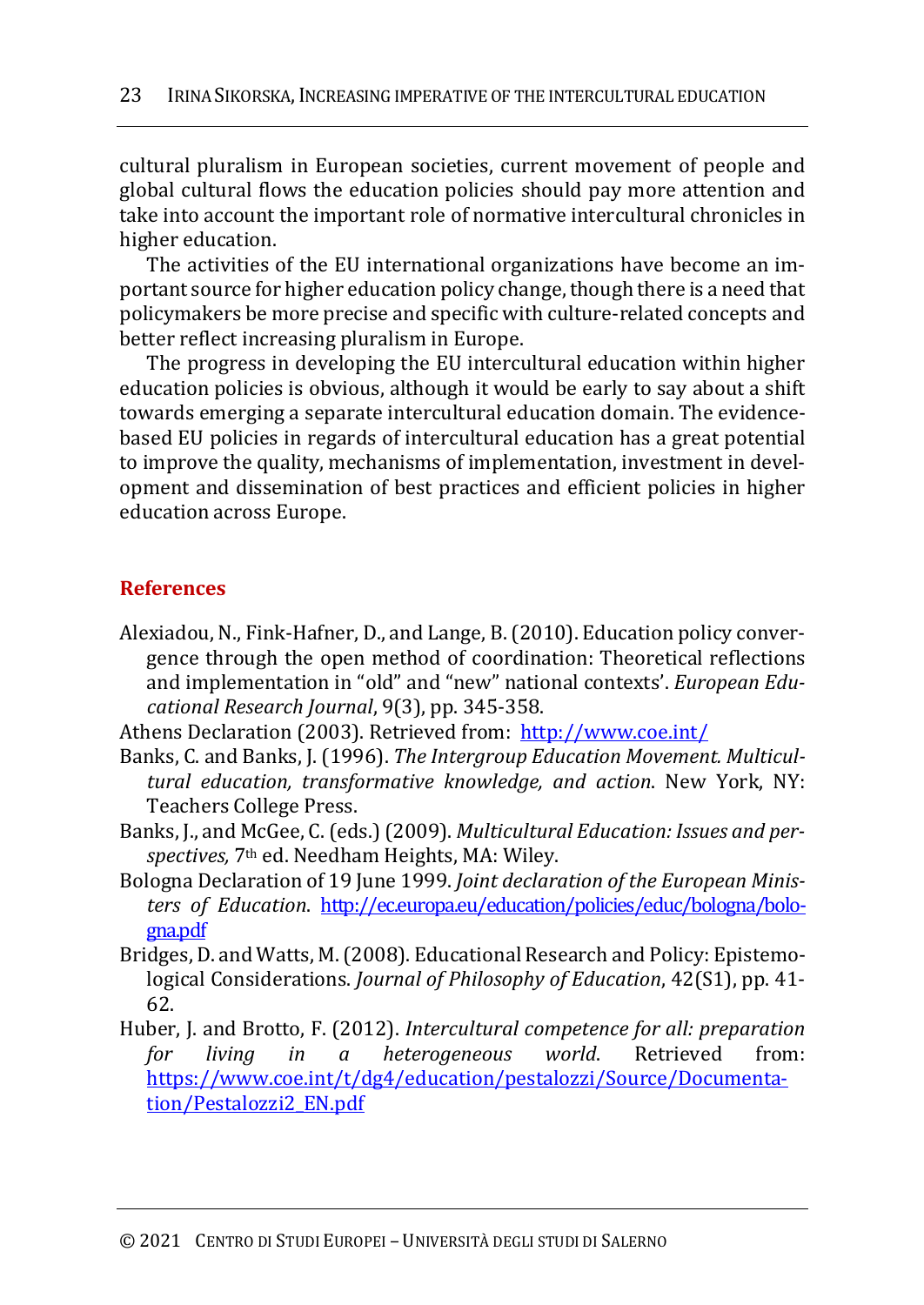- Council of Europe (2001). *Common European Framework of Reference for Languages: Learning, teaching, assessment - Companion Volume*. Strasbourg, Council of Europe.
- Council of Europe (2002). *The New Challenges of IE: Religious Diversity and Dialogue in Europe*. Strasbourg, Council of Europe.
- Council of Europe (2005). *Policies and Practices for Teaching Socio-cultural Diversity*. Strasbourg, Council of Europe.
- Daun, H. (2009). *A way forward*. In: Holmarsdottirn H.B., O'Dowd M. (eds.), *Nordic Voices. Teaching and Researching Comparative and International Education in the Nordic Countries*. Rotterdam: Sense Publishers, pp. 281- 308.
- de Wit, H. (2001). *Internationalization of higher education in the United States of America and Europe: A historical, comparative, and conceptual analysis*. Westport, Connecticut: Greenwood Press.
- de Wit, H. (2002). *Internationalization of Higher Education in the United States and Europe*. London: Greenwood Press.
- de Wit, H. (2004). *Academic alliances and networks: a new internationalization strategy in response to the globalisation of our societies*. In: Theather D. (ed.), *Consortia, International Networking, Alliances of Universities*. Melbourne: University of Melbourne Press.
- de Wit, H. (2012). *Student Mobility Between Europe and the Rest of the World: Trends, Issues and Challenges*. In: Curaj A., Scott P., Vlasceanu L., Wilson L. (eds.), *European Higher Education at the Crossroads*. Netherlands: Springer.
- Deardorff, D. and Jones, E. (2012). *Intercultural competence: An emerging focus in international higher education*. In: Deardorff D., de Wit H., Heyl J. and Adams T. (eds.), *The SAGE handbook of international higher education*, Thousand Oaks, CA: SAGE Publications.
- Deardorff, D. (2006). Identification and Assessment of Intercultural Competence as a Student Outcome of Internationalization. *Journal of Studies in International Education*, 10(3), pp. 241-266.
- Enders, J., de Boer, H. and Westerheijden, D. (2011). *Reform of Higher Education in Europe*. In: Enders J. *et al.* (eds.), *Reform of Higher Education in Europe*. Publisher: Sense. Editors: Jurgen Enders, Harry de Boer, Don Westerheijden.
- European Commission/EACEA/Eurydice (2015). *The European Higher Education Area in 2015: Bologna Process Implementation Report*. Luxembourg: Publications Office of the European Union.
- European Commission (2012). *The Development of European Identity/Identities – Unfinished Business*. Brussels.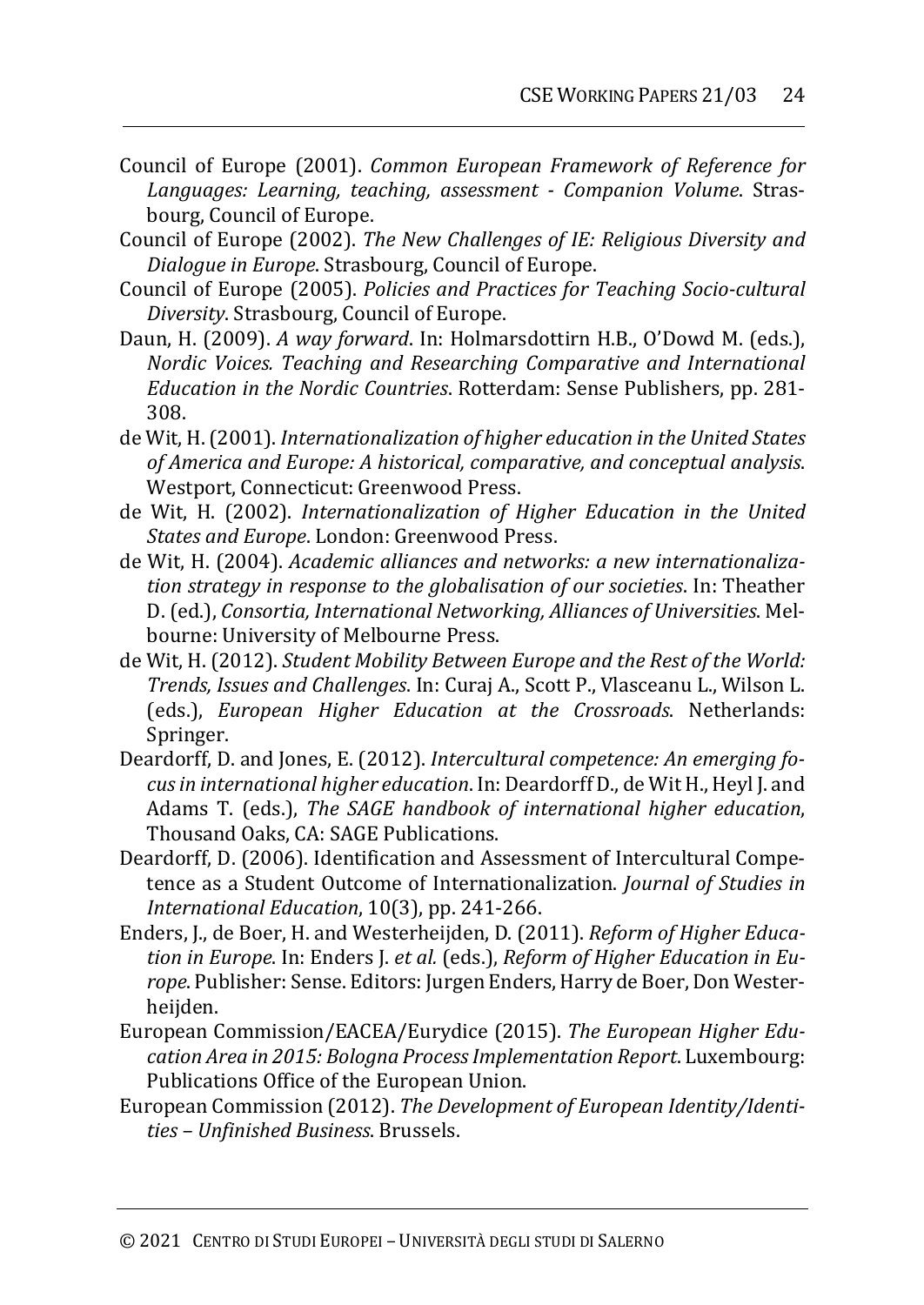- European Parliament (2017). *Resolution of 14 September 2017 on the future of the Erasmus+ programme* (2017/2740(RSP)) Retrieved from https://op.europa.eu/en/publication-detail/-/publication/
- Hadjisoteriou, Ch., Faas, D. and Angelides, P. (2015). The Europeanisation of intercultural education? Responses from EU policy-makers. *Educational Review*, 67(2), pp. 218-235. DOI: 10.1080/00131911.2013.864599.
- Hansen, P. (1998). Schooling a European Identity: Ethno-cultural Exclusion and Nationalist Resonance within the EU Policy of 'the European dimension of education'. *European Journal of Intercultural Studies*, 9(1), pp. 5-23.
- Hill, I. (2007). Multicultural and International Education: Never the Twain Shall Meet?. *International Review of Education*, 53(3), pp. 245-264.
- Horga, I. (2011). *Ethnicity, Religion and Intercultural Education in the Curricula of European Studies*. University of Oradea, Institute for Euroregional Studies. Retrieved from: https://mpra.ub.uni-muenchen.de/
- International Association of Universities (2012). *Affirming academic values in internationalisation of higher education. A call for action.* Retrieved from http://www.iauaiu.net/
- Grove, J. (2012). "Bologna not to taste of German critics". *Times Higher Education*. Retrieved from http://www.timeshighereducation.co.uk/
- International Association of Universities (2012). In focus, Rethinking Internationalisation*. IAU Horizons*, 17(3) and 18(1), 15-33. Retrieved from http://www.iau-aiu.net/sites/all/files/IAU\_Horizons\_Vol17\_3\_18\_1\_EN.pdf
- Faas, D., Hadjisoteriou, Ch. and Angelides, P. (2014). Intercultural education. in Europe: policies, practices and trends. *British Educational Research Journal*, 40(2), pp. 300-318.
- Kymlicka, W. (2012). Comment on Meer and Modood*. Journal of Intercultural Studies*, 33(2), pp. 211-216.
- Lähdesmäki, T. and Wagener, A. (2015). Discourses on Governing Diversity in Europe: Critical Analysis of the White Paper on Intercultural Dialogue. *International Journal of Intercultural Relations*, 44, pp. 13-28.
- Levinson, B., Sutton, M., and Winstead, T. (2009). Education Policy as a Practice of Power: Theoretical Tools, Ethnographic Methods, Democratic Options. 23(6), *Educational Policy*, pp. 767-795. DOI: 10.1177/0895904808320676
- Lisbon European Council, 23 and 24 March, 2000, *Presidency Conclusions*. Retrieved from: https://www.europarl.europa.eu/summits/lis1\_en.htm.
- Lucey, T., Agnello, M., and Hawkins, J. (2010). Classical social Justice: A Philosophical exploration of the Roots of social and economic inequities. *Multicultural Education*, 17(3), pp. 15-23. Retrieved from: https://files.eric.ed.gov/
- Meer, N. and Modood, T. (2012). How does Interculturalism Contrast with Multiculturalism? *Journal of Intercultural Studies*, 33(2), pp. 175-196.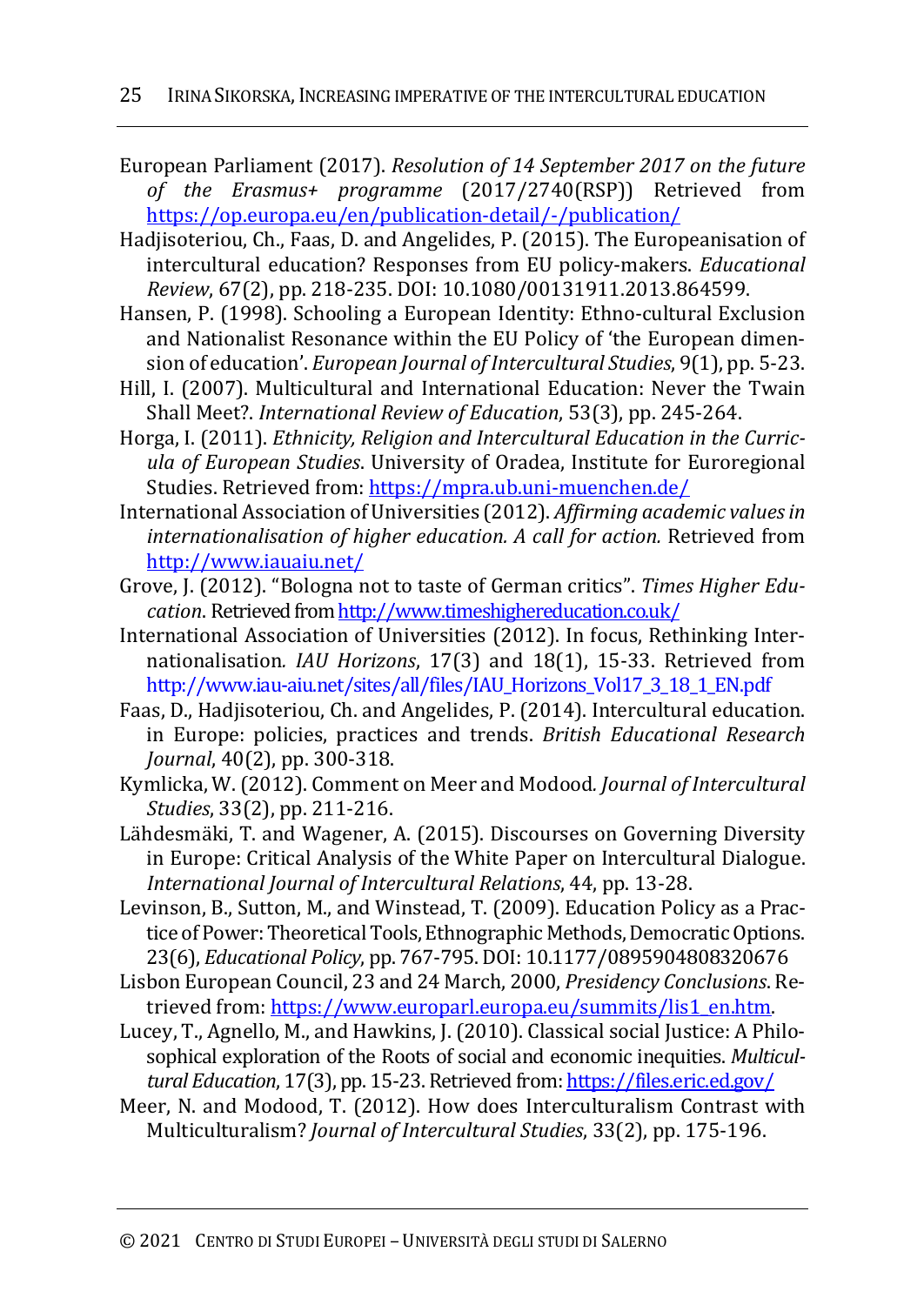- Neave, G. (1997). *The European dimension in higher education. An historical analysis*. Background document for the conference on The Relationship between Higher Education and the Nation-State, Enschede, The Netherlands.
- OHCHR (2016). *Convention on the Rights of the Child*. http://www.ohchr.org/Documents/ProfessionalInterest/crc.pdf
- Otten, H. (2003). Intercultural learning and diversity in higher education. *Journal of Studies in International Education* 7(1), pp. 12-26.
- Phillipson, R. (2013). *Linguistic Imperialism Continued*. London: Routledge.
- Rizvi, F., and Lingard, B. (2010). *Globalizing Education Policy*. London: Routledge.
- Sikorskaya, I. (2017). Intercultural education policies across Europe as responses to cultural diversity (2006-2016). *Working Papers del Centro Studi Europei*, 17/04. Available at: http://www.paperscse.unisa.it.
- Sigalas, E. (2010). Cross-border mobility and European identity: The effectiveness of intergroup contact during the ERASMUS year abroad. *European Union Politics*, 11(2), pp. 241-265.
- Tiedt, P. and Tiedt, I. (2002). *Multicultural Teaching: A Handbook of Activities, Information and Resources.* Boston, MA: Allyn & Bacon.
- Tsaliki, E. (2013), Intercultural education in Greece. The case of thirteen primary schools, Doctoral Degree Thesis, London, Institute of Education, University of London. Retrieved from: https://www.semanticscholar.org/
- UNESCO (2007), *UNESCO guidelines on intercultural education*, UNESCO, Paris.
- van der Wende, M. and Jeroen, H. (2003). The Role of Europe in Higher Education Policy: Expansion across Borders and Levels*. Tijdschrift voor Hoger Onderwijs*, 21(1), pp. 30-47.
- Van Mol, C. (2018). Becoming Europeans: the relationship between student exchanges in higher education, European citizenship and a sense of European identity. *Innovation: The European Journal of Social Science Research*, 31(4), pp. 449-463. DOI:10.1080/13511610.2018.1495064.
- Wahlstrom, N. (2016). A third wave of European education policy: transnational and national conceptions of knowledge in Swedish curricula. *European Educational Research Journal*, 15(3), pp. 298-313.
- Wieviorka, M. (2012). Multiculturalism: a concept to be redefined and certainly not replaced by the extremely vague term of interculturalism. *Journal of Intercultural Studies*, 33, pp. 225-231.
- Zapata-Barrero, R. (2015). *Interculturalism: Main hypothesis, theories and strands.* In: Zapata-Borrero R. (ed.), *Interculturalism in cities: concept, policy and implementation*. Cheltenham: Edward Elgar Publishing, pp. 3-19.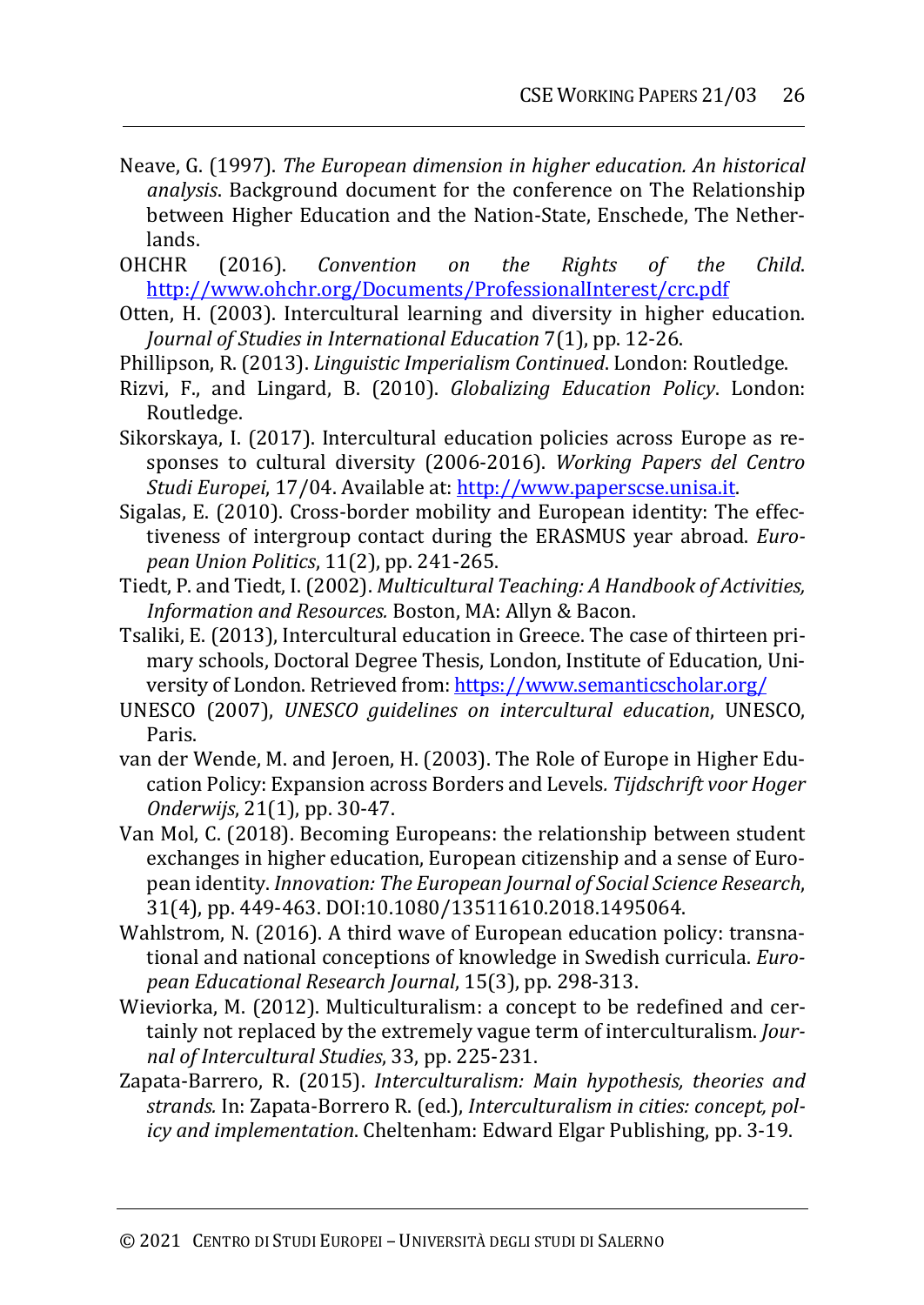Zembylas, M. and Iasonos, S. (2010). Leadership Styles and Multicultural Education Approaches: An Exploration of their Relationship. *International Journal of Leadership in Education*, 13(2), pp. 163-183.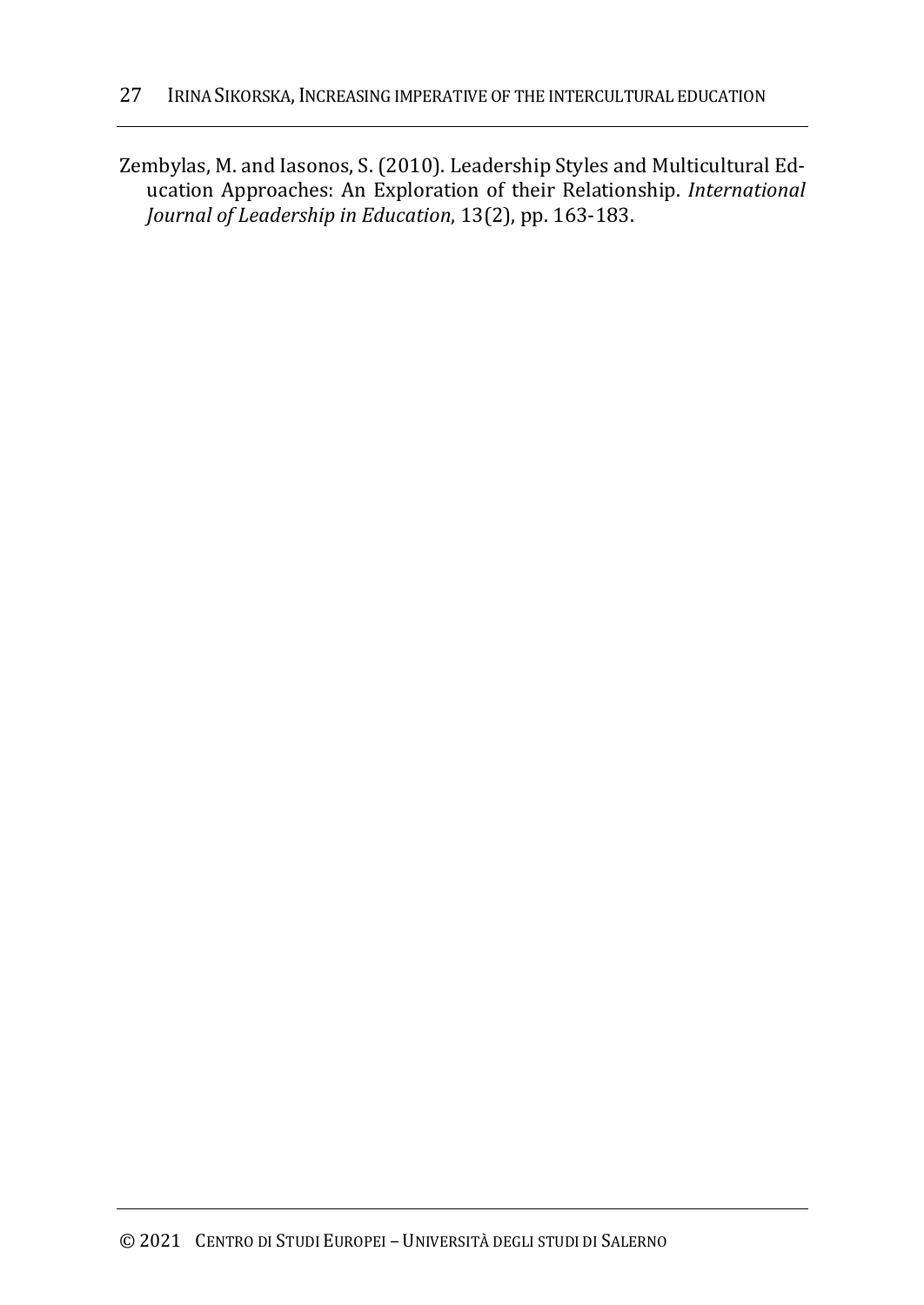

# **CENTRO DI STUDIEUROPEI (CSE)**

WORKING PAPERS

## **Working papers**

### **2014** 14 | 01 Fabio Serricchio, *Cittadinanza europea e avversione alla moneta unica al tempo della crisi economica. Il caso italiano in prospettiva comparata.* **2015** 15 | 01 Dario Verderame,*L'Europa in festival. Indaginesullepotenzialità e i limiti della partecipazione in ambito europeo attraverso uno studio di caso.* 15 | 02 Beatrice Benocci, *Tedeschi, europeisti nonostante tutto.* 15 | 03 Luana Maria Arena, *La regolamentazione del lobbying in Europa.* **2016** 16 | 01 Vittorio Cotesta,*Max Weber e l'identità europea.* 16 | 02 Donatella Pacelli, *Two Paths of Analysing Totalitarianism in Europe. The Crises of Mankind in Kurt Wolff and Gugliemo Ferrero.* 16 | 03 Roberta Iannone, *Quale anima per quale Europa. Il pensiero nascosto di Werner Sombart.* 16 | 04 Andrea Salvini e Federica Ruggiero,*I NEET, l'Europa e il caso italiano.* **2017** 17 | 01 Carlo Mongardini, *Carlo Curcio e l'idea di Europa.* 17 | 02 Massimo Pendenza, *L'Europa dei tradimenti. Il cosmopolitismo normativo europeo sotto attacco.* 17 | 03 Marco Di Gregorio, *La "creatività europea" e le sue retoriche.* 17 | 04 Irina Sikorskaya, *Intercultural education policies across Europe as responses to cultural diversity (2006-2016).* **2018** 18 | 01 Larissa Titarenko, *Belarus and the European Union. From confrontation to the dialogue.* 18 | 02 Laura Leonardi, *La crisi dell'Europa. La "distruzione creativa" e le nuove solidarietà sociali.* 18 | 03 Giovanni Santambrogio, *Leaving the Euro. A feasible option for Italy?* 18 | 04 David Inglis, *Cosmopolitismi in tensione. L'Unione europea dal cosmopo-*

*litismo al neo-liberismo.*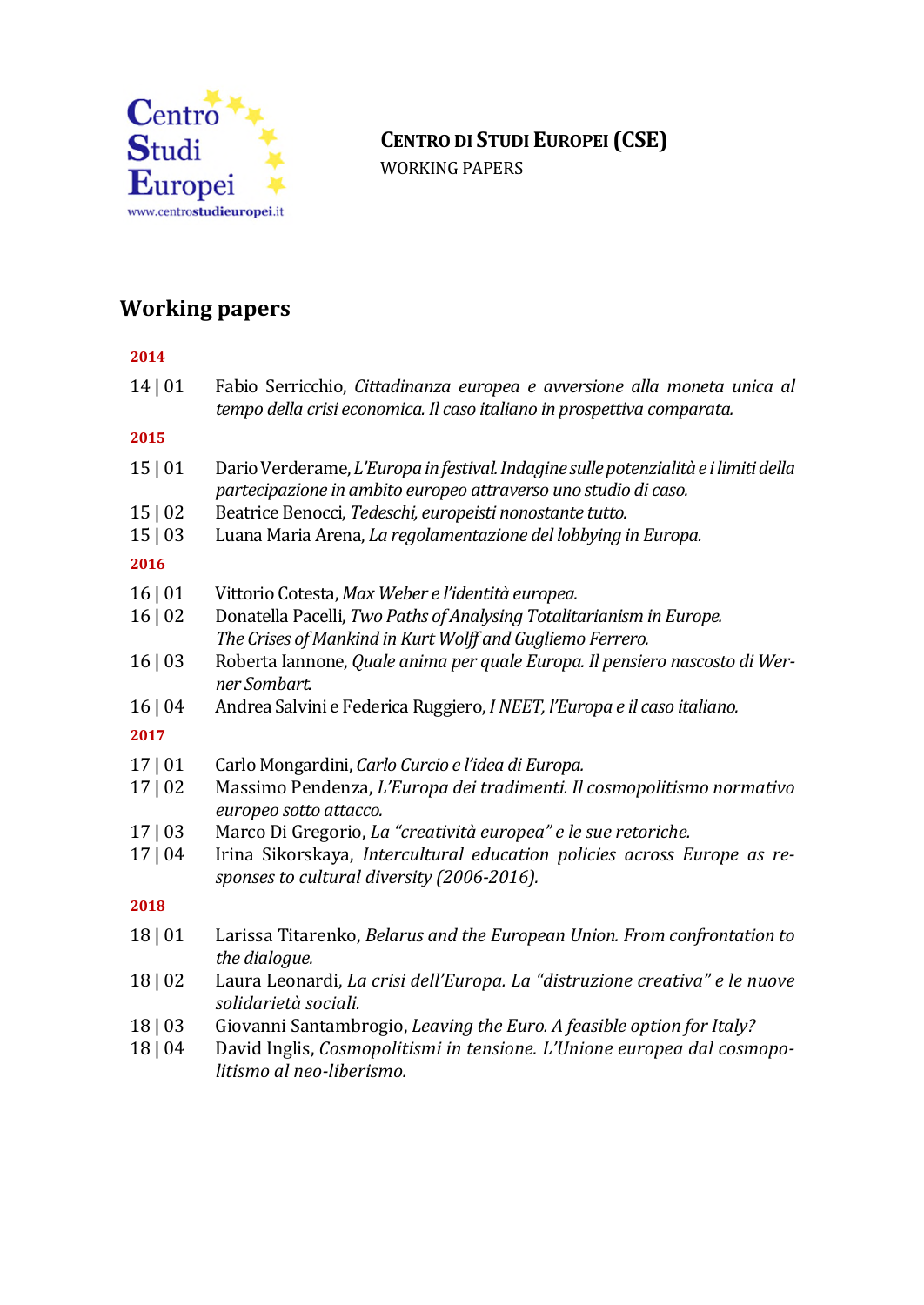

## **CENTRO DI STUDIEUROPEI (CSE)**

WORKING PAPERS

## **Working papers**

#### **2019**

- 19 | 01 Irina Sikorskaya, *Reformation of higher education in the EaP countries: cultural dimensions under the shadow.*
- 19 | 02 Vahe Khumaryan, *Against European Hegemony Discourse. Vladimir Putin and Other Voics in the Post-2012 Russia.*
- 19 | 03 Francesca Romana Lenzi, *La sfida dell'identità per l'Europa.*
- 19 | 04 Giuseppe Allegri, *Per una European Social Union. Dal pilastro europeo dei diritti sociali a un Welfare multilivello?*

#### **2020**

- 20 | 01 Ayse Aysu Sinik,*Migration Policies of the European Union and Turkey with special consideration of the 2016 Readmission Agreement.*
- 20 | 02 David Inglis, *Durkheim, l''Europa' e la Brexit.*
- 20 | 03 Giovanni Moro, *Locating European Citizenship.*
- 20 | 04 Pietro Pasculli, *Il 'percorso speciale' della Nuova Turchia: dalla corsa agli standard europei alle nuove ambizioni internazionali.*

#### **2021**

- 21 | 01 Dario Verderame, Beatrice Benocci, *Giovani e Europa: dinamiche nella maturazione di memorie autocritiche nei "nativi europei".*
- 21 | 02 Andrea Girometti, *Bourdieu e l'Europa: un rapporto a due dimensioni.*
- 21 | 03 Irina Sikorska, *Increasing imperative of the intercultural education in European policies, initiatives and actions*.